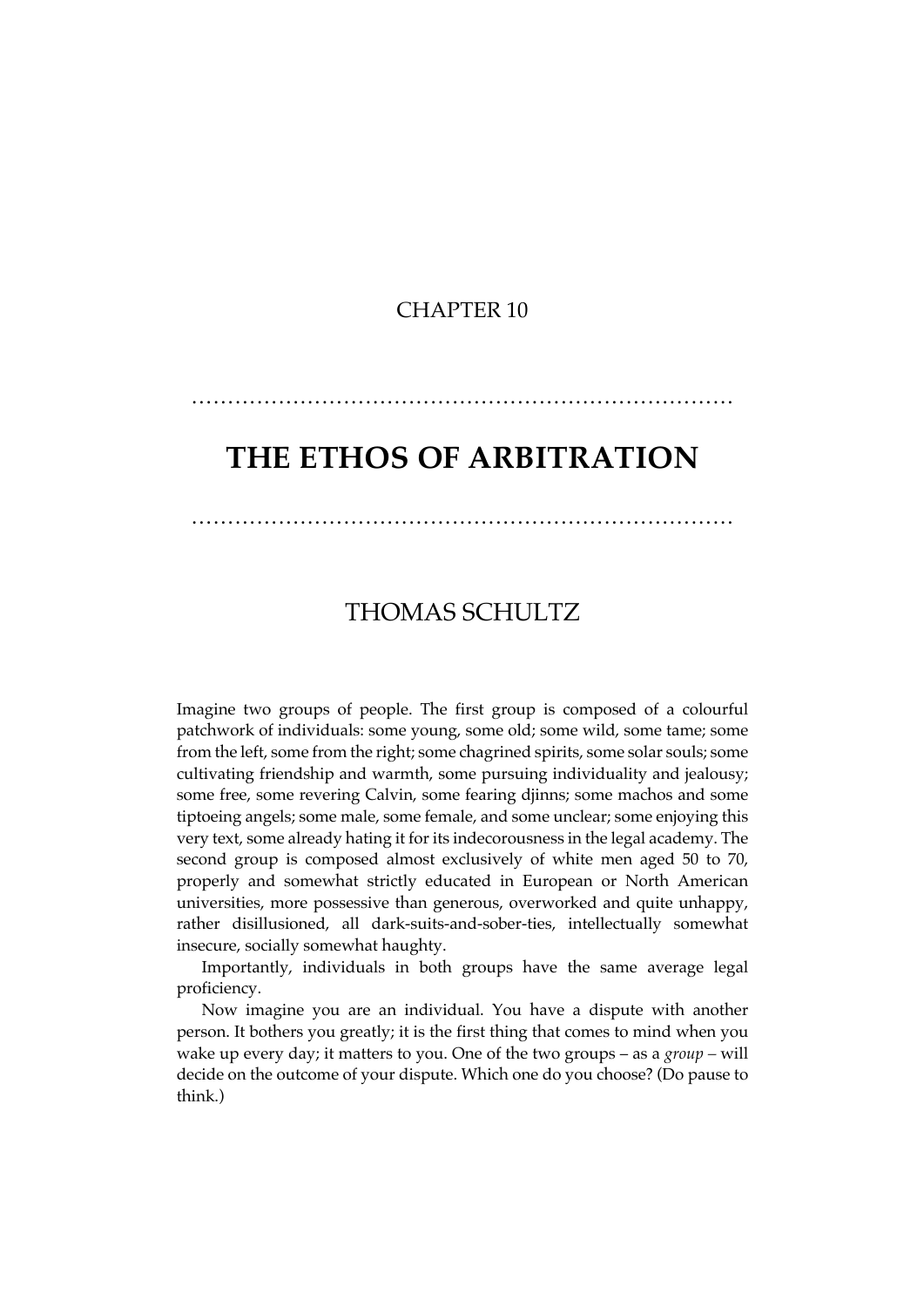#### THE ETHOS OF ARBITRATION 1

 $\overline{a}$ 

Switch hats. Now you are a society, a community. You know that within yourself there will inevitably be many people fighting over more or less anything. There will be disagreements; there will be disputes. These disputes, and how they are resolved, will very much structure what you are, as a society. Again the two groups from above present themselves to offer their services in taking care of these disputes. Which one do you choose?

Switch hats one last time. You have become a big, grey, soulless company. Churning out profits, grinding lives within. A rival company uses an idea close to yours and makes with it even more profit than you do. You see an opportunity to move in for the kill, invoking a patent infringement. Which group of decisionmakers is for you?

Alright. If you are a normal human being, you probably have a preference between the two groups for each of your successive hat-wearing roles.

If, instead, you are a properly trained lawyer from a proper, upright law school, if you have performed well so far in what remains the dominant way of teaching law and thinking about law, then you should in fact not have a preference at all between the two groups. Remember: the members of the two groups have the same average level of legal proficiency. And as a 'good lawyer', you probably have been led to believe that the same level of interpretive proficiency and legal knowledge will lead them, will lead anyone, to the correct legal solutions with the same likelihood.

If, now, you are a social psychologist, it may well be that you would in fact choose the first group, for all three situations. You might do so regardless what your own values are, what your traditions and political orientations might be, even if you only care about yourself and care nothing about minorities and diversity and equality and representativeness for the sake of representativeness. You might choose the first group because it is likely, as a group, to make better, smarter, more innovative, more adaptive decisions. Diversity makes the group better 'cognitively' as it were.

If you are mostly anyone except the properly trained lawyer from above, you would also understand that choosing between these two groups amounts to choosing between two different universes of justice, two different axiological fields, two different worlds of references. Two groups governed by two different ethos. Two groups governing *through* two different ethos.

This chapter seeks to explain what just happened. And considers how it may play out in arbitration.<sup>1</sup>

<sup>&</sup>lt;sup>1</sup> This chapter builds on earlier work, some with colleagues, some without: Thomas Schultz and Robert Kovacs, 'The Law is What the Arbitrator Had For Breakfast: On the

Determinants of Arbitrator Behavior' in J.C. Betancourt (ed), *Defining Issues in International Arbitration: Celebrating 100 Years of the Chartered Institute of Arbitrators* (OUP 2016) 238; Thomas Schultz, 'Arbitral Decision-Making: Legal Realism and Law & Economics' (2015) 6 *Journal of International Dispute Settlement* 231; Thomas Schultz, 'The Three Pursuits of Dispute Settlement' (2014) 1 *Czech & Central European Yearbook of Arbitration* 227; Thomas Schultz and Robert Kovacs, 'The Rise of a Third Generation of Arbitrators? Fifteen Years after Dezalay and Garth' (2012) 28 *Arbitration International* 161.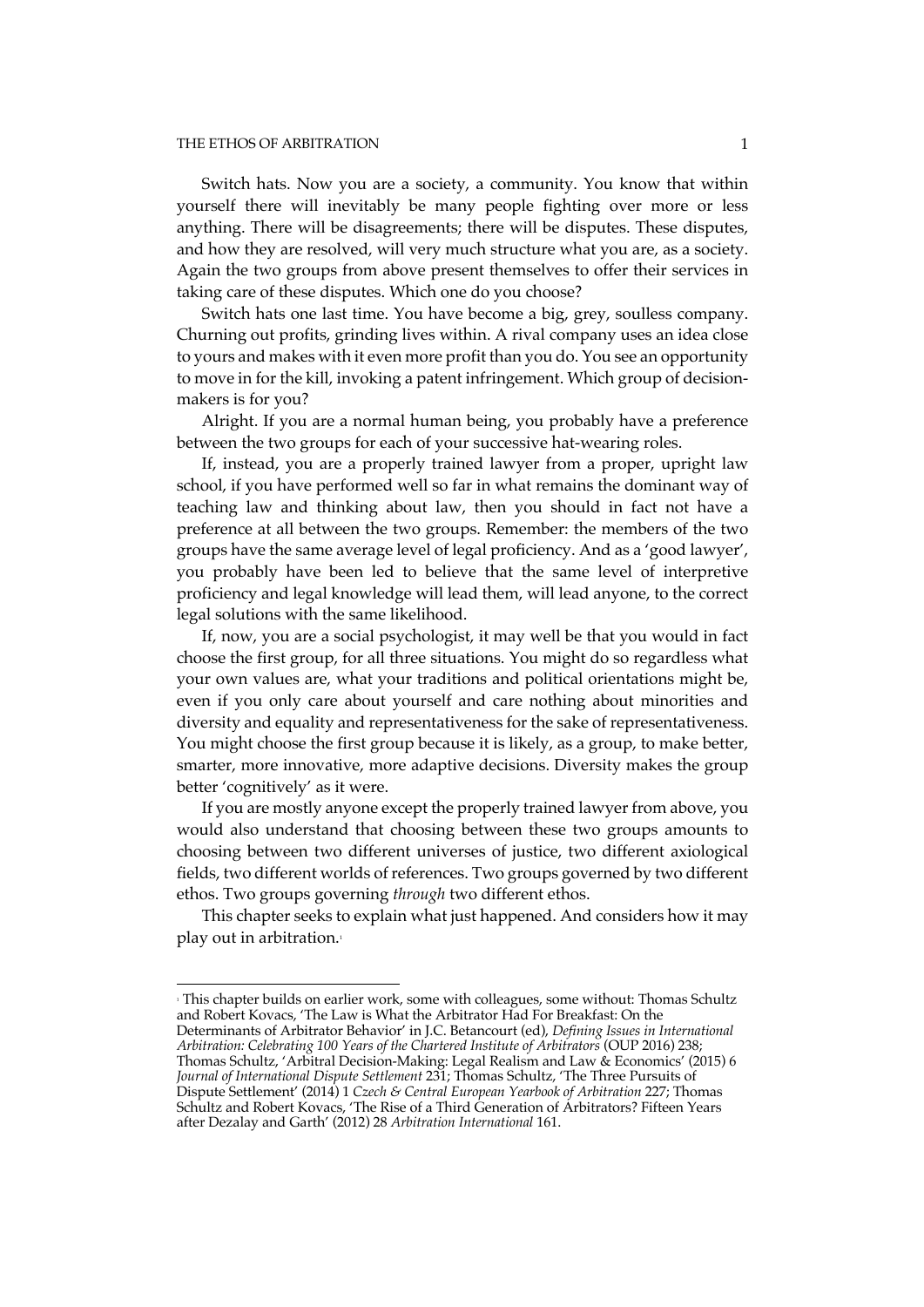The discussion starts with the distinction of two well-known schools of thought regarding how legal decision-makers make decisions, how judges and arbitrators decide cases. The point is simply to anchor the discussion in a recognizable and hopefully helpful theoretical framework. I will be speaking, very briefly, of legal formalism and legal realism, of justification and decisionmaking, or rules and ethos. The rest of the discussion will then endeavour to itemize credible factors of arbitration decision-making, things that likely determine the decisions arbitrators make. I will group these factors in two categories, corresponding brutally to two approaches in law & economics, of which I will make an entirely rough rendering: rational choice theory and behavioural economics. That distinction, to be clear, is strictly not important for the contents of the discussion: it is just there to put it all into some sort of order, some sort of logical organisation.

In the end, the argument this chapter makes is a simple one: the ethos of arbitration plays a role in the decisions that arbitration produces, and this ethos is not necessarily one that is suited for all the different types of parties and disputes that arbitration has come to cover. It also may not be one that our political societies will necessarily condone now that they are becoming aware of it. And it probably is even damaging for the arbitration industry in the longer run.

# **I. LEGAL FORMALISM V. LEGAL REALISM**

### …………………………………………………………………

The distinction between legal formalism and legal realism is not quite new in legal scholarship. But notice how, in just a few pages, it makes the argument to come rather obvious.

The core idea of legal formalism is simple: judges apply law to facts. This sounds good, straightforward, axiomatic even. But behind this simple statement is the idea that judges apply the law to the facts of the case and, if this is done competently, thus reach the correct answer. *The correct* answer. Generations of law students have been tortured with this idea that their job is to find the correct answer in a wide range of situation. But, indoctrination aside, when we think of it, the idea really is not entirely agreeable that there is one correct answer to a legal question, and that we need to search for it, as we search for something in nature with a magnifying glass; that it is already out there, and that we don't make it. $\alpha$  That this happens sometimes, yes, quite possibly, but that this is representative of how things work generally?

<sup>2</sup> Daniel Bodansky, 'Legal Realism and Its Discontents' (2015) 28 *Leiden Journal of International Law* 267, 271: in this approach, "[p]olicy considerations, morality, ideology, the personal sympathies and assumptions of the judge – none of these factors matter in [adjudicate decision-making], since judges do not make the law, they simply find it."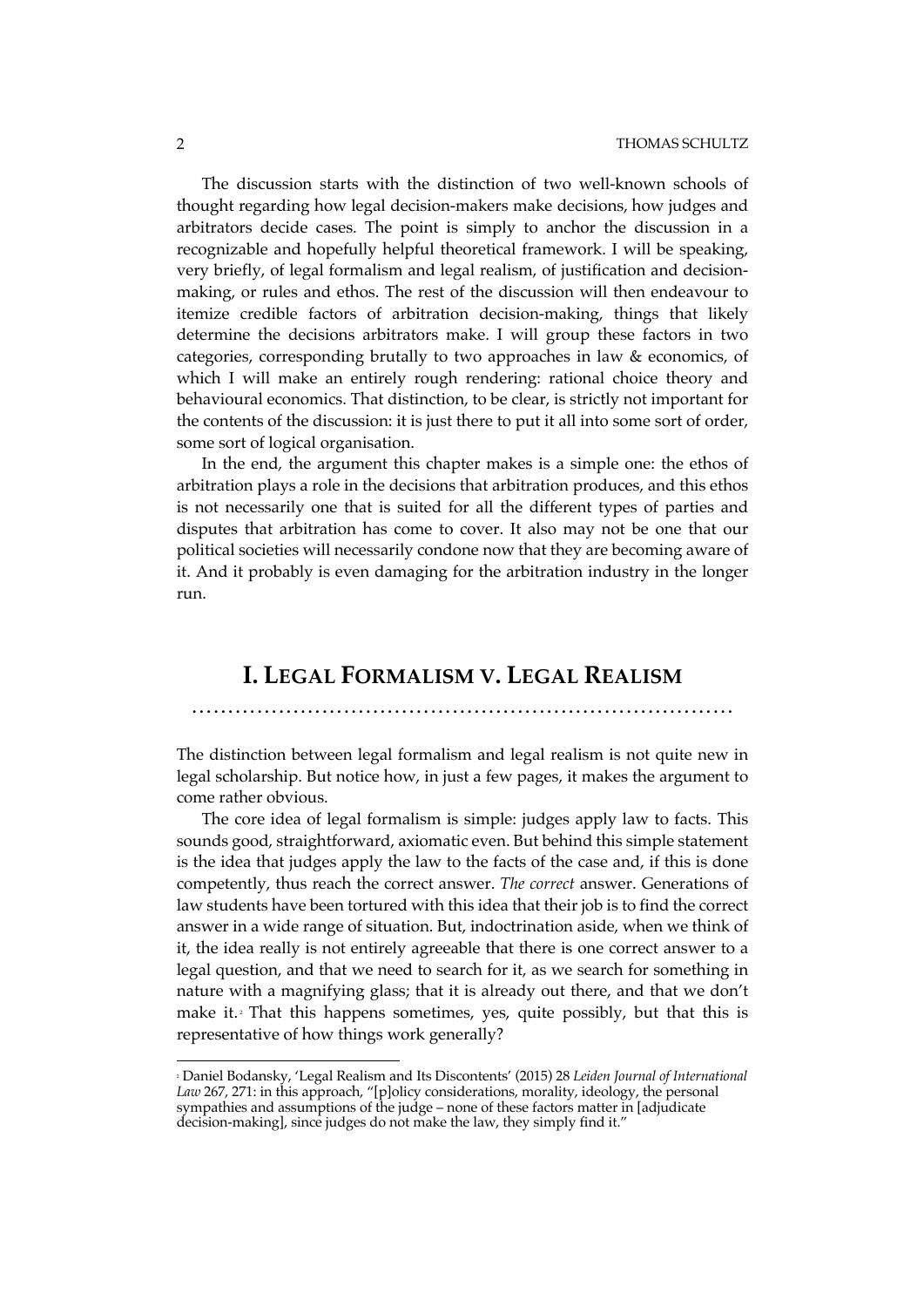#### THE ETHOS OF ARBITRATION 3

 $\overline{a}$ 

From this a further point follows: the point that legal decisions are correctly inferred from rules and facts through logical deduction, that logics is entirely enough to come to correct legal solutions, that law is all about logical, mechanical, deductions of answers from general rules applied to concrete facts. In this understanding, adjudicative decision-making is a rule-based activity with external factors having no bearing on the outcome of cases, having nothing to do in adjudicative decision-making.3 Judges apply the law deductively and get to the right answer. It's all about matter-of-factly deducing answers from rules applied to facts.<sup>4</sup>

This is the approach that Justice Brett Kavanaugh, appointed in 2018 to the US Supreme Court, raised as a shield when he was fighting off accusations of sexual misconduct, in his Opening Statement to the Senate Judiciary Committee:

'A good judge must be an umpire—a neutral and impartial arbiter who favors no litigant or policy. As Justice Kennedy explained … judges do not make decisions to reach a preferred result. Judges make decisions because "the law and the Constitution, as we see them, compel the result." Over the past 12 years, I have ruled sometimes for the prosecution and sometimes for criminal defendants, sometimes for workers and sometimes for businesses, sometimes for environmentalists and sometimes for coal miners. In each case, I have followed the law. I don't decide cases based on personal or policy preferences. I am not a pro-plaintiff or pro-defendant judge. I am not a proprosecution or pro-defense judge. I am a pro-law judge.'5

In other words his argument was this: 'Come on, what's all the fuss about my behaviour, the law and the constitution compel the result anyway, so let me do my job and tell you what it is that they compel; my personality is irrelevant; what I do or don't do with defenceless women in my free time is beside the point, has nothing to do with what the law and constitution say.' Rarely, probably, has a star judge been so keen on portraying himself as a powerless, nearly robotic bureaucrat.

Another example: Justice Antonin Scalia, a US Supreme Court judge positively famous for his particularly conservative and nationalistic views,

<sup>3</sup> Richard Posner, *How Judges Think* (Harvard University Press 2008) 41; Matthew C. Stephenson, 'Legal Realism for Economists' (2009) 23 *Journal of Economic Perspectives* 191, 193; Daniel Bodansky, 'Legal Realism and Its Discontents' (2015) 28 *Leiden Journal of International Law* 267, 271.

<sup>4</sup> Richard Posner, 'The Jurisprudence of Skepticism' (1988) 86 *Michigan Law Review* 827 at 865; William M. Wiecek, *The Lost World of Classical Legal Thought* (OUP 2001) 7: judges have 'no more discretion to invent a legal rule on instrumentalist grounds or policy preferences than a chemist ha[s] to dictate the outcome of an experiment'.

<sup>5</sup> Brett Kavanaugh, Opening Statement to the Senate Judiciary Committee, 4 September 2018.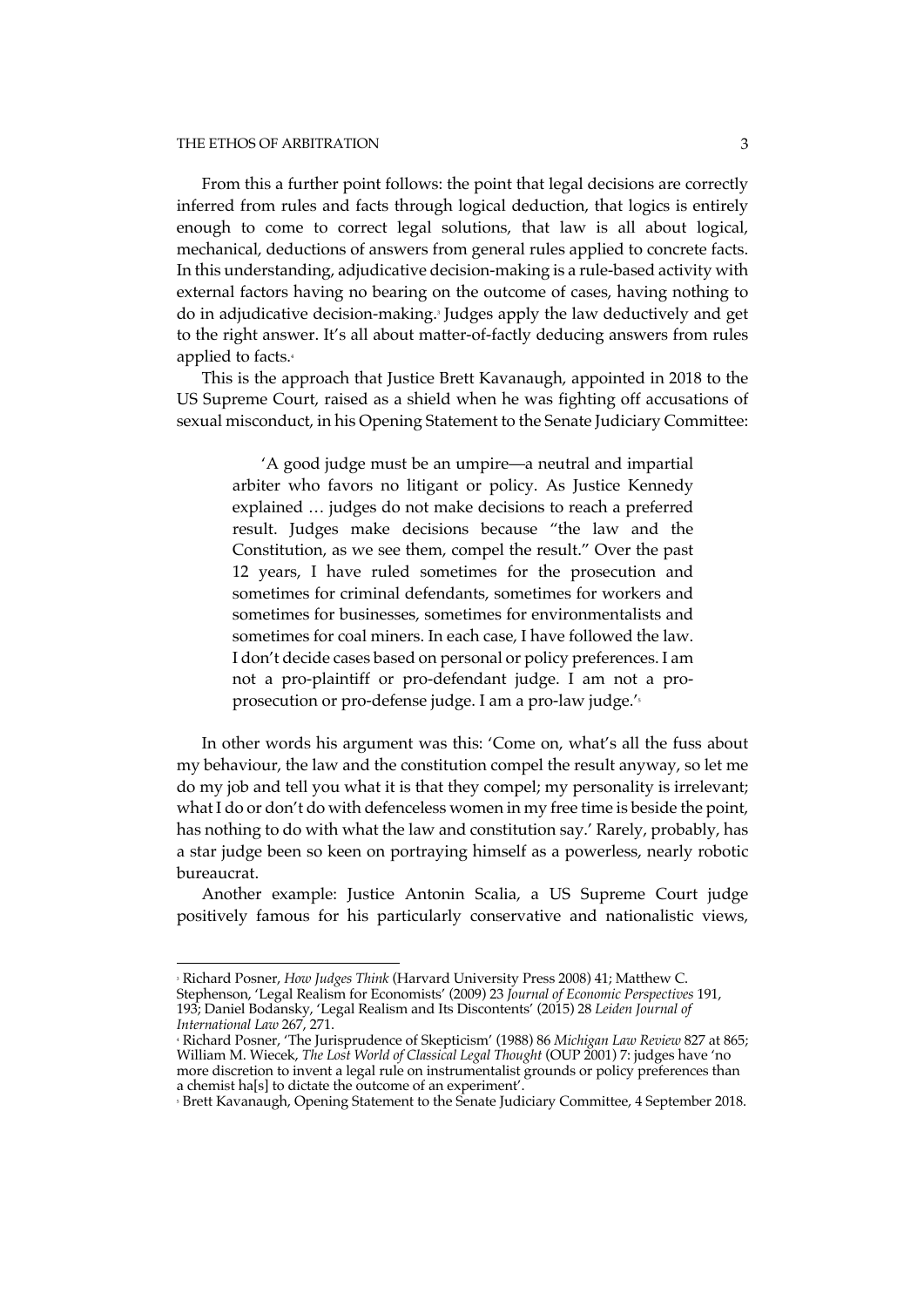defended his approach to judging with the following statement: interpretation, he said, 'begins and ends with what the text says and fairly implies.'<sup>6</sup> I'm not really conservative, the idea goes, I just read the text better than others.

Regardless of the credibility one accords to such statements, one has to stop: wait a minute, how about a judge's sense of justice? Surely judges try to do justice? Surely the function of judges is to render justice? Now do judges really only think about justice as being a good mechanic, a good logician?

If you start to think that way, you are quickly drawn to wondering whether judges really have no ideologies, no political preferences. Or rather that their ideologies and political preferences play out in real life – in how they vote, in the entertainments they pursue, in the people they socialise with, in the cars they drive, in the clothes they wear, in the drinks they drink – but not in the legal decisions they make. Really? Then you might ask, if it's all logical, can't a computer do it? Can't a computer do it better than a human being? You might also ask, if you embrace this approach, that there really is no reason for law students to learn about legal philosophy, about values, about history, about symbols in justice. Shakespeare's great plays, for instance, with all their quests for quasi-universal truths about justice, can't possible tell us anything relevant to how judges take or should take decisions. You might even think that the fate of women in the US will not get worse because of Brett Kavanaugh's appointment.

You might even wonder, if you're both really eager and consequential in your thinking, why the curriculum of law studies doesn't involve a heavy dose of formal logics – if really it is all about mechanical, logical deduction.

The sort of discussion I've been conducting so far in this chapter is often disliked by lawyers.

The more candid ones explain that this is the only way they know how, that it is the only thing they were ever taught (at least in law school). In fact, if we don't think that way, we are told we are not good lawyers. Well, quite; it's true that most law schools deliver this sort of message. But what should be clear is that formalism is just one school of thought. Just one. There are other ways to think about how law works, how judges make decisions, what makes a good lawyer, what law is all about.

This implies that law teaching in most law schools, where it is focused on formalism only, makes these law schools akin to schools of divinity, as opposed to faculties of theology. (A faculty of theology, at least for the sake of the argument I'm trying to make here, is a place where you learn about religions, about religion itself, the idea of a religion, what the role of religion is. A school of divinity is a place where you are taught to think as the members of a given religion think, where you are taught a certain religion, a certain faith. You are not free to choose. You are not supposed to think by yourself. You are supposed

<sup>6</sup> Antonin Scalia and Bryan A. Garner, *Reading Law: The Interpretation of Legal Texts* (Thomson West 2012) 16. The full quote is 'Textualism, in its purest form, begins and ends with what the text says and fairly implies.' Textualism was Scalia's favoured approach.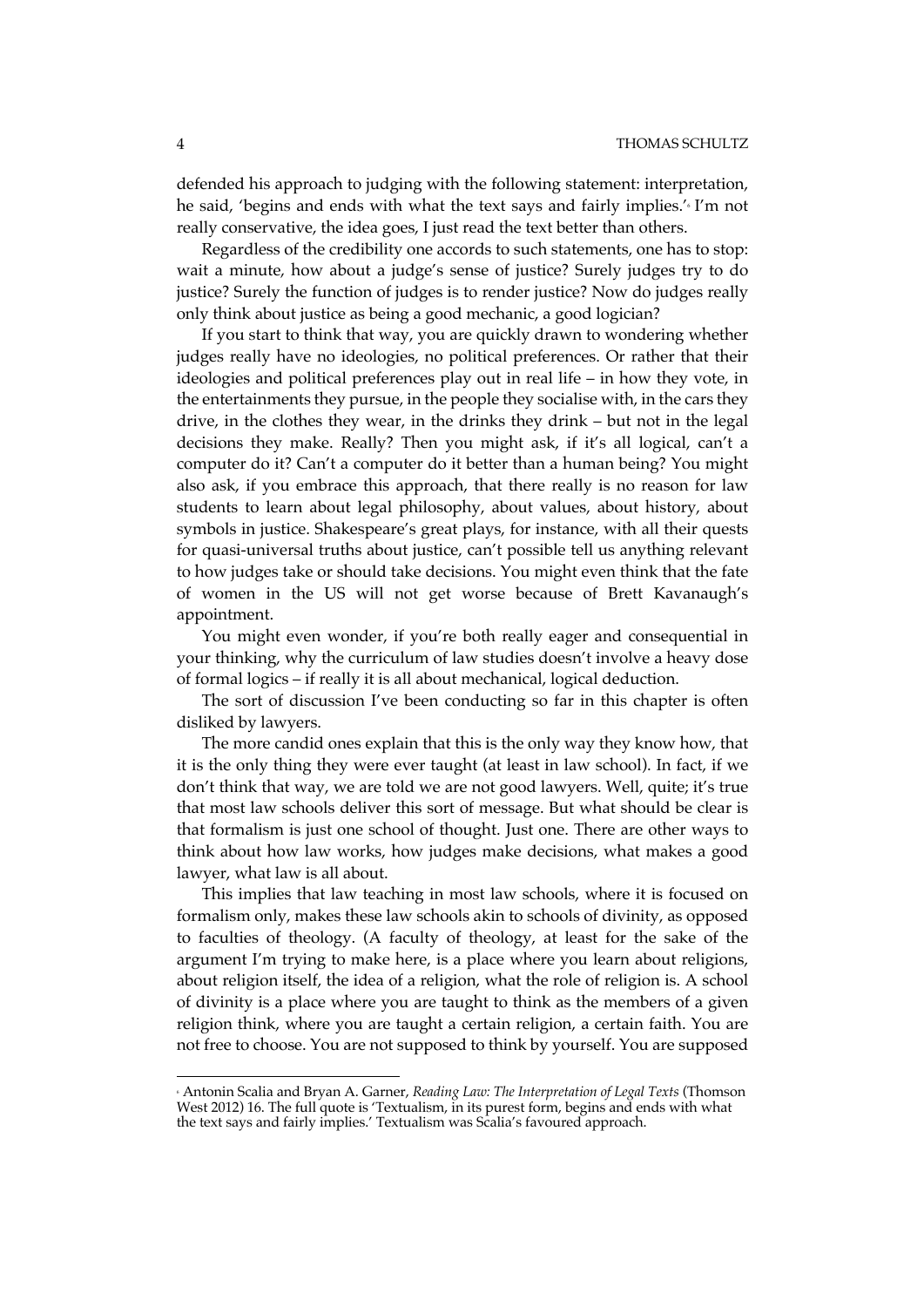#### THE ETHOS OF ARBITRATION 5

to learn, remember, and reproduce. Hey (former) law student, these last three verbs sound familiar?) Put yet differently, imposing the view that formalism is the only way to do things with law is a form of anti-intellectualism.

But enough deconstruction. Let me turn to reconstructing something else. This something else is legal realism. Which, of course, is only another school of thought. It is not 'the truth' either. Just another school of thought, which allows us to think differently and therefore see different things.

So the first thing legal realists say is this: formalists have forgotten a key thing about human beings. This key thing is the distinction between decisionmaking and justification, between how we make decisions and how we justify our decisions.<sup>7</sup> The point is terribly simple. But here are two quick examples, just to make this more concrete. I might say I'm late in completing this chapter for the Handbook because I have too many ongoing academic projects, but in reality my private life took an interesting turn which I'm not supposed to talk about. Or I might say, as a judge, that I decided that the accused got 15 years in jail because I just applied the law, but in reality the victim reminded me of my own sister, who died very young.

So legal realists said yes, of course, the way judges *justify* how they make decisions is correctly described by the formalists; they got it right on this point. Legal realists and formalists agree that judges justify their decisions by pointing to mechanical deductions of decisions from general rules applied to concrete facts. But decision-making, legal realists continue, is different. Realists want to be... realistic. They consider judges to be human beings. And as human beings, there is no reason judges would not take the law into consideration when they make decisions, but equally there is no reason why they should not also be influenced by a whole variety of other factors. Such other factors could for instance be their own pursuit of justice, the fact that they want to appear in a positive light when they make a decision, that at least some of them hope for a promotion to a higher court somewhere, that they want to be able to come hope and tell their husbands and girlfriends that they took the right decision, etc. And arbitrators, of course, are no different; they simply have different determinants, different constraints and incentives that influence their decision-making. They also make 'mistakes' in their decisions, as any human being from time to time does, and their 'mistakes' may be different from those of judges because other cognitive biases and heuristics colour their thinking.<sup>9</sup>

 $\overline{a}$ <sup>7</sup> Joseph W. Singer, 'Legal Realism Now' (1988) 76 *California Law Review* 465, 472. See also Brian Z. Tamanaha, 'Understanding Legal Realism' (2009) 87 *Texas Law Review* 731, 752; Frederick Schauer, 'Legal Realism Untamed' (2013) 91 *Texas Law* Review 749, 755-756. <sup>8</sup> Jerome Franck, 'Are Judges Human? Part II' (1931) 80 *University of Pennsylvania Law Review* 233.

<sup>9</sup> This idea of arbitrators' cognitive biases and heuristics was first explored by Susan D. Franck, Anne van Aaken, James Freda, Chris Guthrie, and Jeffrey J. Rachlinski 'Inside the Arbitrator's Mind', 66 Emory Law Journal 1115 (2017). See further, in this volume, the excellent discussion in Anne van Aaken and Tomer Broude, 'Arbitration from a Law and Economics Perspective', in Thomas Schultz and Federico Ortino (eds), *Oxford Handbook of*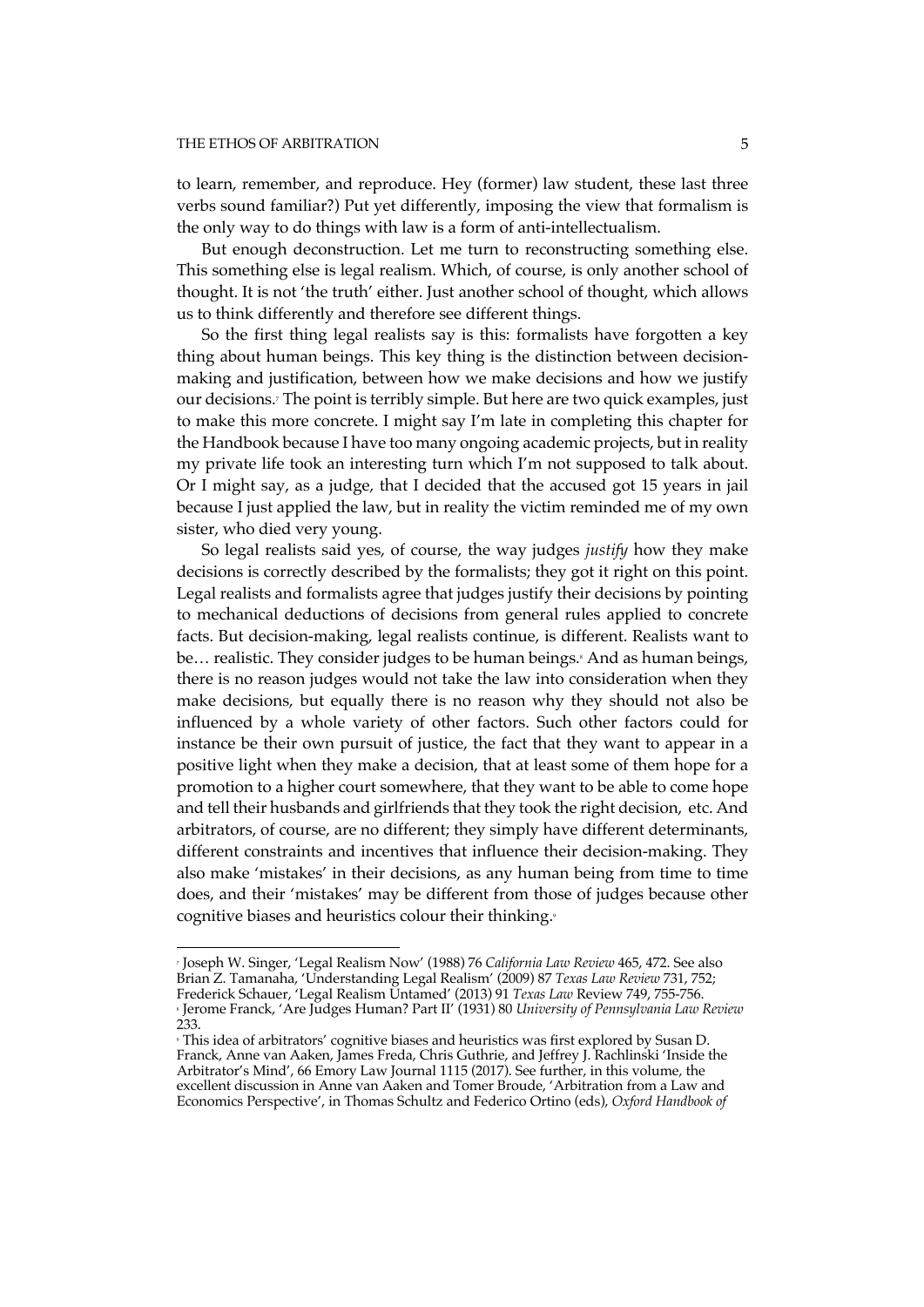So what? Well, the point of this chapter will precisely be to show the what. But already now a simple observation might point the way. In his contribution to the Handbook, Moshe Hirsch writes that 'notwithstanding numerous arguments raised by various parties, and few tribunals' general statements regarding the superior status of peremptory human rights, no investment tribunal has discharged a party from its investment obligations or reduced the amount of compensation due to the injured party'.<sup>10</sup> If we take a realist's approach, we would have to acknowledge that the situation may be much better (or worse, depending on the axiological preference) than it looks: the only thing we do know is that no investment tribunal has yet been willing to justify its decision on these points by reference to peremptory human rights norms. Whether the changing ethos in investment arbitration, suggested by the first part of Hirsch's quote, has indeed had an influence on investment obligations and compensation is unknown and would be extremely difficult to ascertain with certainty – but it just appears rather likely. This would further suggest that human rights 'activists' likely are making an impact through their work; they likely are changing the way investment arbitrators make decisions. The counterargument 'Well, then show me the change', demanding as proof that this change figure in the text of arbitral awards – it misses the point entirely. It misses the point out of what one might be tempted to call 'blinding formalism'.<sup>11</sup> That arbitrators are not yet willing to acknowledge any of this in how they justify their decisions is a different matter, determined by different factors.

Don't get me wrong, though: yes, there clearly is a relationship between justification and decision-making, in the sense that when judges or arbitrators decide something, they most likely already think of how they will have to justify their decision. And when they justify their decision, they presumably normally try to take into consideration as much as possible of what led them to the decision in the first place. But different likely determinants guide decisionmaking (which I'll discuss in the balance of this chapter) and justification (elements of socio-professional propriety come to mind, which plainly relate to questions of ethos too, but their difference from decision-making are arguably important enough to deserve a study, and a paper, of their own).

One important point to remember from this discussion is that it is really quite wrong to say that legal realists say that law has no role to play.<sup>12</sup> Many people

*International Arbitration* (OUP 2019 forthcoming) and Christopher Drahozal, 'Empirical Findings on International Arbitration: An Overview' in Thomas Schultz and Federico Ortino (eds), *Oxford Handbook of International Arbitration* (OUP 2019 forthcoming).

<sup>&</sup>lt;sup>10</sup> Moshe Hirsch, 'The Sociological Dimension of International Arbitration: The Investment Arbitration Culture' in Thomas Schultz and Federico Ortino (eds), *Oxford Handbook of International Arbitration* (OUP 2019).

<sup>11</sup> Jerome Franck, *Law and the Modern Mind* (Transaction Publishers 2009 [originally published 1930]) 53, 165: legal formalism is blind 'legal fundamentalism', blinker-wearing 'rulefetichism'.

<sup>&</sup>lt;sup>12</sup> Jakob V.H. Holtermann and Mikael Rask Madsen, 'European New Legal Realism and International Law: How to Make International Law Intelligible' (2015) 28 *Leiden Journal of*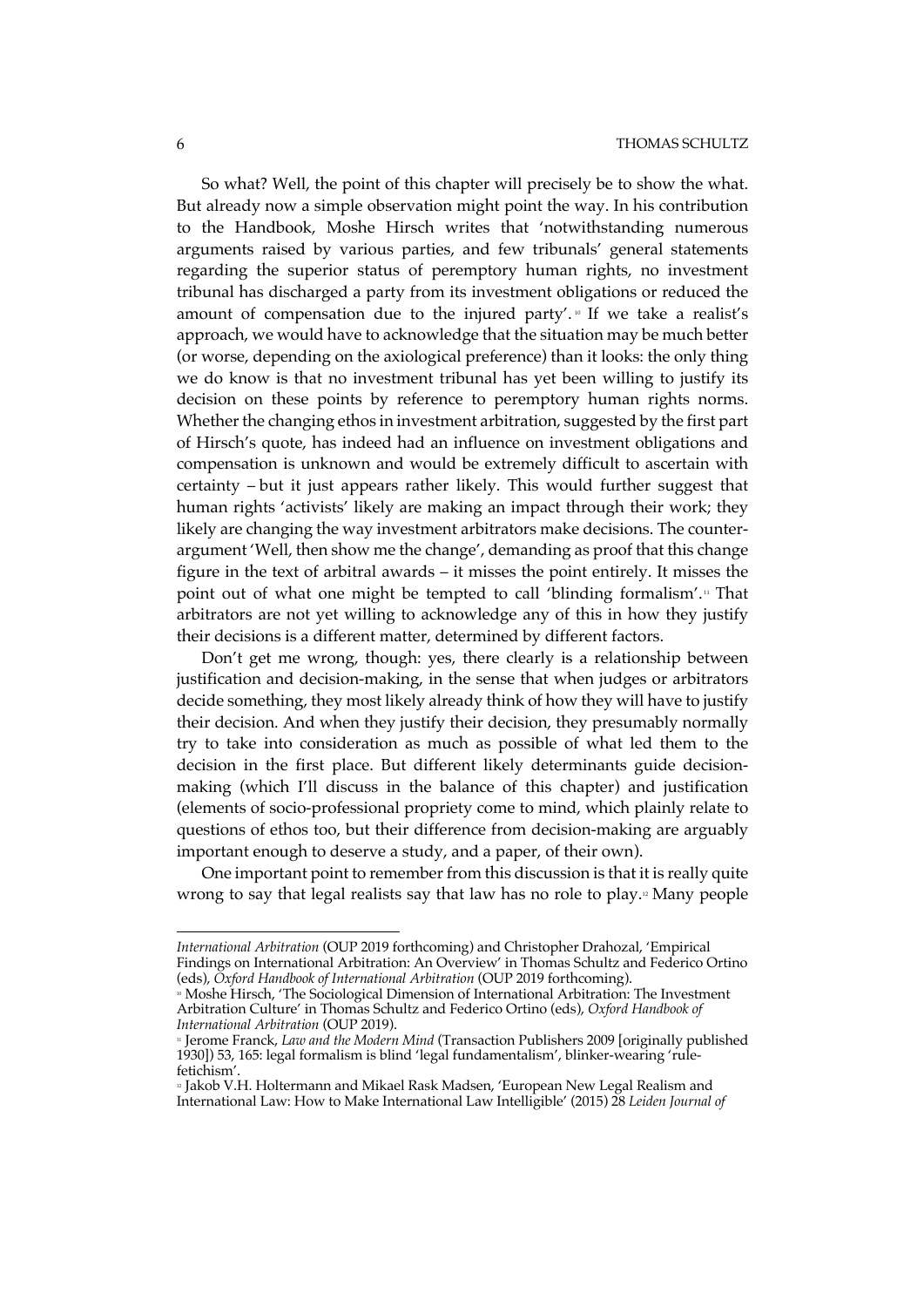$\overline{a}$ 

accuse realists of this, but this is clearly incorrect, a witless misunderstanding or a facile straw man. Legal realists simply say that if you want to understand how judges make decision, if you want to understand judicial decision-making, if you want to understand how law works in practice, if you want to understand the life of the law, you have to look beyond the codes and statutes and cases and all the law on the books. You have to look at people. And if we want to understand arbitral decision-making, we need to look beyond the black letter law rules of arbitration. We have to look at the people, at what credibly makes arbitrators decide the cases the way they do. (If this now sounds boringly obvious to you, do realise that what I'm saying here is still blasphemy in most legal circles.)

To close this discussion of formalism v. realism: as I said, formalists tend to argue that there is a (in principle one) correct answer to a legal question.<sup>13</sup> Realists, on the other hand, would rather contend that there is more than one correct decision. Because, what is a correct decision? It is one that can be justified, in law, and typically there's more than one decision that can be justified in law, with justification being nothing more than a social construct of acceptability. There's typically a range of correct legal decisions for a given legal question. The question that is of interest, then, is which one of the many possibilities within this range will the judge, or the arbitrator, most likely choose? And the answer to this question is what the balance of this chapter ponders.

## **II. RATIONAL CHOICES**

…………………………………………………………………

As I said in the introduction to this chapter, I will sort the different likely factors that influence the decisions of arbitrators in two categories, which roughly correspond to two approaches in law & economics: rational choice theory and behavioural economics. But I need to enter this caveat: the chapter does not seek to contribute to the theory of law & economics, to the conceptualization of the different types of factors that influence decision-making. My categories may be sloppy. My arguments may not be fully congruent with law & economics theory. The terminology I use might make economists sigh in irritation. But it doesn't matter. I'm not trying to build a coherent system of thought.14 I'm merely trying

<sup>13</sup> I do of course recognize that I am setting up a straw man myself here, but I do not wish to start a discussion of determinacy within the formalist tradition. My point is clearly not to suggest that the formalists are wrong on that particular argument.

*International Law* 211: embracing legal realism does not imply to discard the epistemology of internal doctrinal approaches in order to inevitably turn to the empiricist methodologies of the social sciences, falling from one into the other as it were.

<sup>&</sup>lt;sup>14</sup> For a conceptually cleaner and more sophisticated discussion of the same overall articulation, see Myriam Gicquello, 'The Reform of Investor-State Dispute Settlement: Bringing the Findings of Social Psychology into the Debate', forthcoming.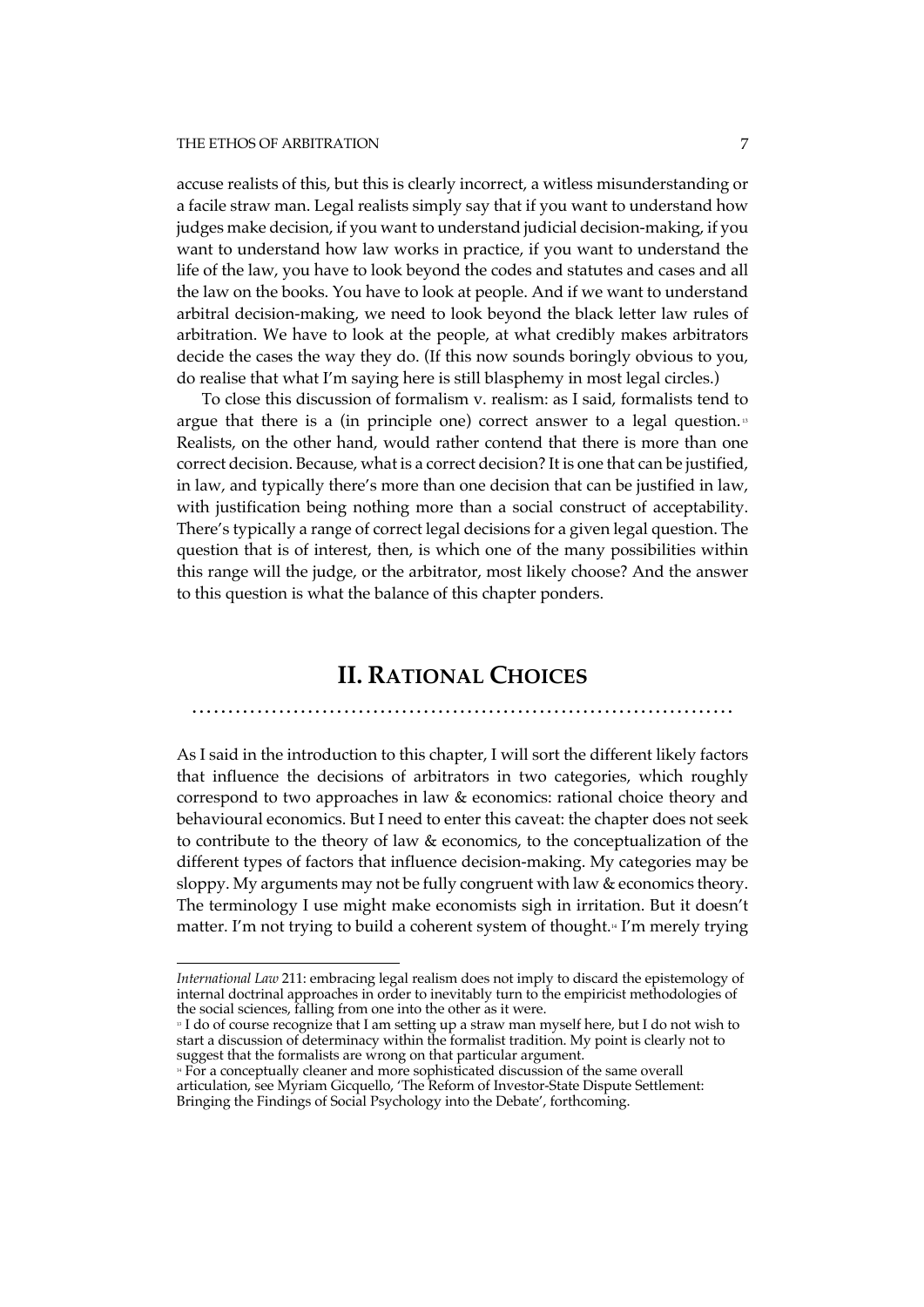to point to some factors of decision-making. Factors which I believe to be critical if we want to understand how arbitrators are likely to take decisions, now and in the future, now and in reaction to the different changes in the arbitration regimes that inevitably will come, in particular in investment arbitration. This will lead me in the end to an insistence on how important it is to understand the ethos of this field of practice.

Let me start with rational choice theory, with the incentives and constraints that arbitrators should respond to if they were perfectly rational beings.<sup>55</sup> A rational choice, in that sense, is one by which you get the best reward, by which you maximize your utility, your interests. Now, no one, of course, is perfectly rational. But few people are perfectly irrational either. Where exactly a given arbitrator in a given situation and an idealized average arbitrator in an idealized average situation are on this continuum of sorts between rationality and irrationality isn't a possible task for this chapter. My point here is simply to suggest what rational determinants of behaviour arbitrators are likely to respond to; sometimes this will check out in practice, sometimes it won't: my hope is merely that this perspective clarifies more than it muddles our understanding. I aim at nothing close to a computational, algorithmic representation of arbitrator decision-making, at no model offering great predictive accuracy in actual cases.<sup>16</sup>

Over the next pages, I will first briefly elaborate on what rational choice theory means in the current context. Then I will apply this theory to arbitrators' decisions on the merits, to procedural decisions, to 'extreme' arbitration decisions, and finally to decisions which in fact have little to do with the case at hand.

So, the general idea is very simple: it is to consider that every person tends to maximise her self-interest. This is, roughly, the idea of rationality in this context. In theory every person tends to do this, and this includes every decisionmaker, and arbitrators too. This means that when arbitrators make decisions, they would have their own interests in mind. Or not actually consciously in mind, but in its translated form of a self-serving bias, in the sense of 'a simple psychological mechanism [leading to] conflate what is fair and what benefits oneself.' (In plain language: I only do what is fair, but what I find fair is unconsciously shaped by what serves my interests.<sup>17</sup>) And why would they not?

To be clear, when I say that arbitrator pursue their own interests, that they maximise their own interests, by 'interests' I mean both what economists call self-regarding interests (such as making yourself richer, even if just a bit), something that benefits only yourself or at least that directly benefits yourself,

 $\,$  15 A discussion of rationality can be found in van Aaken and Broude, 'Arbitration from a Law and Economics Perspective'.

<sup>&</sup>lt;sup>16</sup> For a discussion of the methodological objectives of law & economics, see the discussion in van Aaken and Broude, ibid.

<sup>17</sup> George Loewenstein, *Exotic Preferences: Behavioral Economics and Human Motivation* (OUP 2007), 219.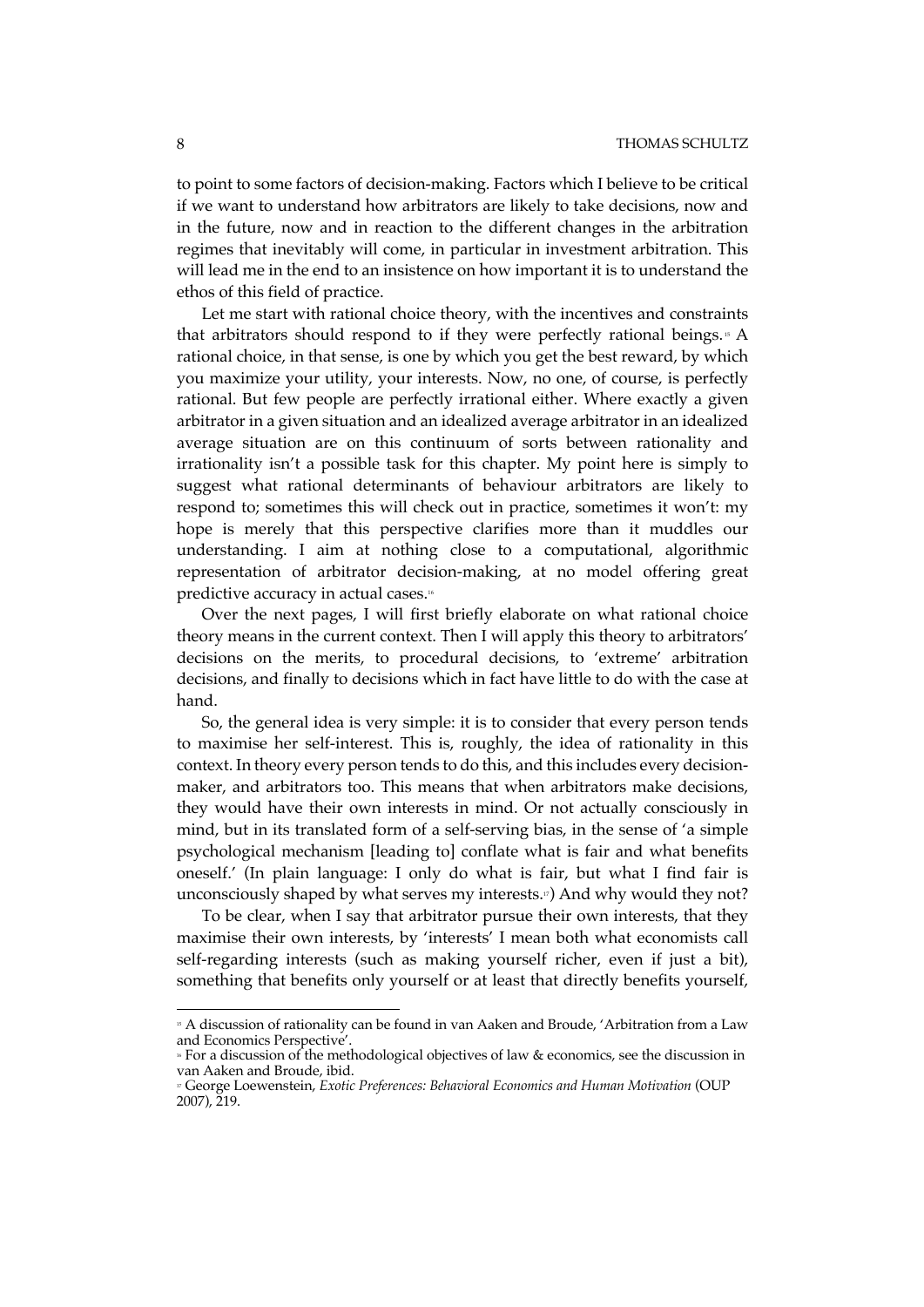$\overline{a}$ 

and I also mean what economists call other-regarding interests: here the idea is that if I like someone and make that someone happy, that makes me happy too. These are interests that benefit me indirectly, by directly benefiting someone else.18

Now, what does the idea that arbitrators pursue their own interests tell us about how they are likely to make decisions on the merits?

I will start with the least controversial bit. Arbitrators have a rational interest in applying the law applicable to the merits in a way that corresponds to the parties' expectations: this implies, for instance, to transnationalize the law applicable to the merits.<sup>19</sup> What this concretely means is that if, say, Turkish law is applicable to the merits of a case, arbitrators are likely to apply it differently than the Turkish courts would. The arbitrators would apply it in a way that better fits the transnational environment of arbitration. Turkish law is made less idiosyncratic, less locally particular, coloured by what would be done elsewhere.<sup>®</sup> (To be clear, my argument does not imply that Turkish law is more idiosyncratic than any other national law.) If, for instance, you have a certain clause in Turkish law about when the risk passes from the seller to the buyer which is a bit unusual, it will be reinterpreted in a way that is closer to, say, the UNIDROIT principles. Nothing contentious here. But do notice that we are not in the realm of mechanical inference of decisions from rules.

Let me turn to something more controversial, from which more pungent points follow for our understanding of arbitration as a socio-legal phenomenon and its overall ethos. As an arbitrator, your interests are not advanced much by making good decisions on the merits. By good decisions, I mean decisions whose justifications in law are reasonable, understandable, well-articulated, sophisticated where sophistication is required, thorough in their analysis,

<sup>&</sup>lt;sup>18</sup> On self-regarding and other-regarding interests, I am stealing the citations from Aaken and Broude, ibid, who discuss these conceptual points far more elegantly than I do: Ernst Fehr and Klaus Schmidt, 'The Economics of Fairness, Reciprocity and Altruism – Experimental Evidence and New Theories' in Serge Kolm and Jean Mercier Ythier (eds), *Handbook of the Economics of Giving, Altruism and Reciprocity* (Elsevier 2006), Vol I, s. 2 and Werner Güth, Rolf Schmittberger and Bernd Schwarze, 'An Experimental Analysis of Ultimatum Bargaining', (1982) 3 *Journal of Economic Behavior and Organization* 367. Technically, in economic theory, this inclusion of both self-regarding and other-regarding interests is a departure from classic rational choice theory and embraces elements of more recent behavioural economics. But as I said, let's not go there, it doesn't make a difference to my argument.

<sup>19</sup> Gabrielle Kaufmann-Kohler, 'Arbitral Precedent: Dream, Necessity, or Excuse?' 23:3 *Arbitration International* 357 (2007) 364; Gabrielle Kaufmann-Kohler, 'Le contrat et son droit devant l'arbitre international' in François Bellanger et al. (eds), *Le contrat dans tous ses états* (Geneva, 2004) 361. I have discussed this at greater length than I can do here in Thomas Schultz, 'Some Critical Comments on the Jurididicty of Lex Mercatoria' 10 *Yearbook of Private International Law* 667. See also the discussions of the implications of this practice in Alec Stone Sweet and Florian Grisel, *The Evolution of International Arbitration. Judicialization, Governance, Legitimacy* (OUP 2017) 125 and Dolores Bentolila , *Arbitrators as Lawmakers* (Kluwer 2017) 164.

<sup>&</sup>lt;sup>20</sup> This can be likened to the so-called 'globalist' mindset of certain judge, which relates to the degree to which they take foreign law into account when interpreting national law: see for instance Elaine Mak, *Judicial Decision-Making in a Globalised World: A Comparative Analysis of the Changing Practices of Western Highest Courts* (Hart 2013), 102-106.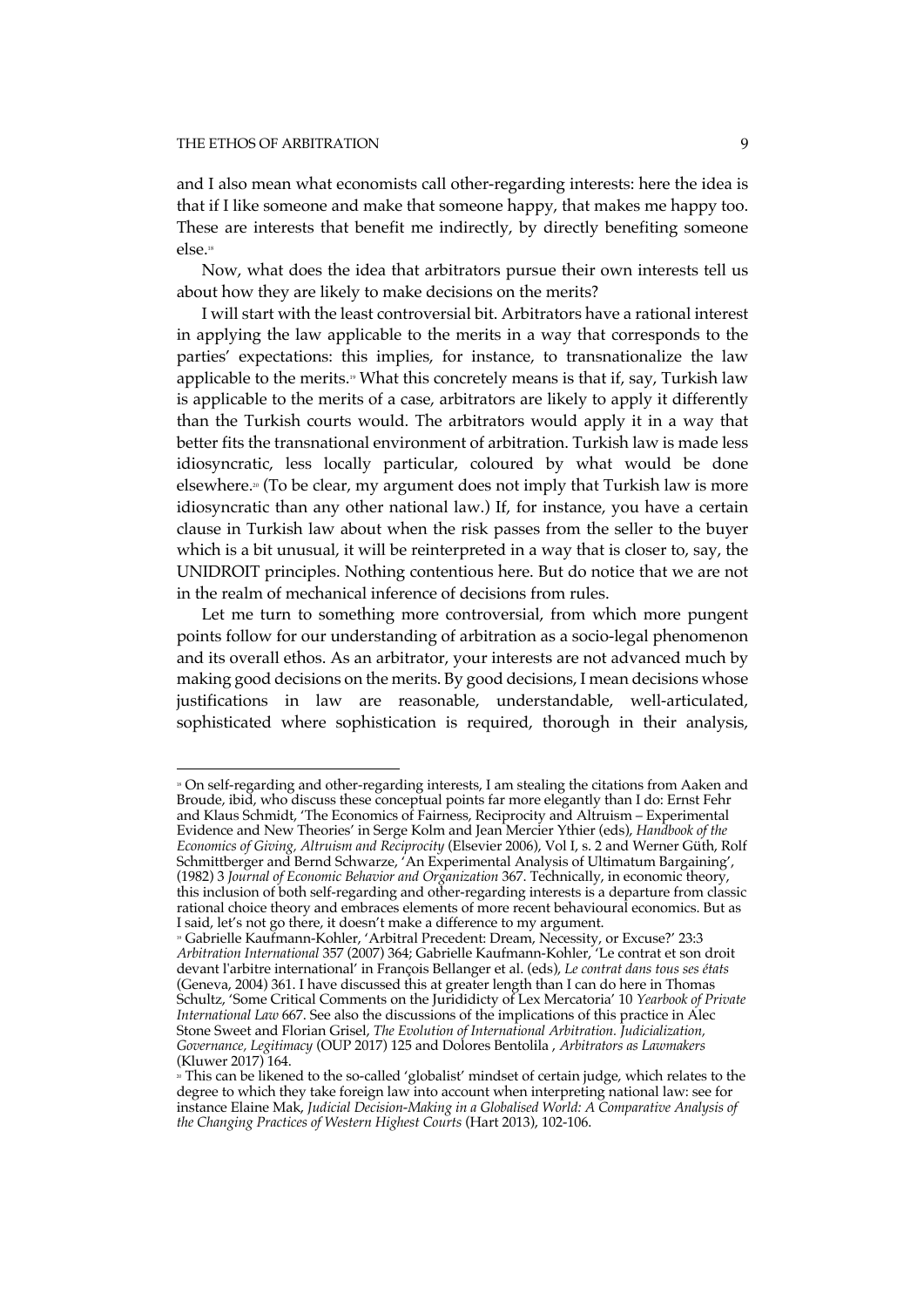precise in their reasoning. Rationally, if you are an arbitrator, you shouldn't care much about decisions on the merits and shouldn't put much effort into them. If your time and energy are limited, rationally you should rather do something else.

#### Why is this?

First of all, there is almost no direct sanction for arbitrators releasing a bad decision on the merits: the award is simply very unlikely to be set aside on this ground. Bad award on the merits? Well, too bad. Nothing much happens, at least formally. From a legal, black letter law perspective, the system of arbitration is built in such a way as to allow the production of arbitrary or nearly arbitrary decisions on the merits with no formal consequence. Why would anyone issue a nearly arbitrary decision? Because it takes less effort. Why would anyone favour what takes less effort over what takes more? Well, that is precisely the point of rationality. 'The system' says that you have done your job as an arbitrator if you render anything but the craziest decision on the merits, one that can actually be set aside on a point of merits.

Very little happens on the informal front too: there's little reputation sanction for poor merits decisions because most awards are confidential. Almost no one beyond the parties will know that an arbitrator messed up on the merits. As an arbitrator you are unlikely to lose future mandates, future appointments, because of bad decisions on the merits, because almost no-one will know you did.

Yes, but eventually word of mouth will catch up with you, right? Surely people will know, progressively, that you are reckless on the merits and you will get a kick?

Well, it appears you won't.

A few years ago, a colleague and I conducted a survey of the grounds on which counsel choose arbitrators.<sup>21</sup> 'Does it matter to you, and to your client, that the arbitrator you intend to appoint is a good and committed lawyer on points of substance?, we essentially asked. 'No', in effect, was their answer. Legal proficiency for merits decisions was not, they said, a criterion for appointment. So even if you build a reputation for bad decisions on the merits, it would appear not to damage your attractiveness as an arbitrator.

This makes perfect sense. One way to understand arbitration is to see it as a business thing for business people. And business people, one may assume, want to win more than anything else; they want an award in their favour, not (to go into extremes for the sake of the argument) a demonstration of scholarly erudition. If they lose, they are unlikely to be terribly interested in whether it was due to a reasonable, understandable, well-articulated, sophisticated, thorough, and precise decision or just because of tough luck. And if they win, why care if the decision made good legal sense? From that perspective, the criterion for selecting an arbitrator would simply be this: how likely will I win

<sup>&</sup>lt;sup>21</sup> Schultz and Kovacs, 'Third Generation of Arbitrators'.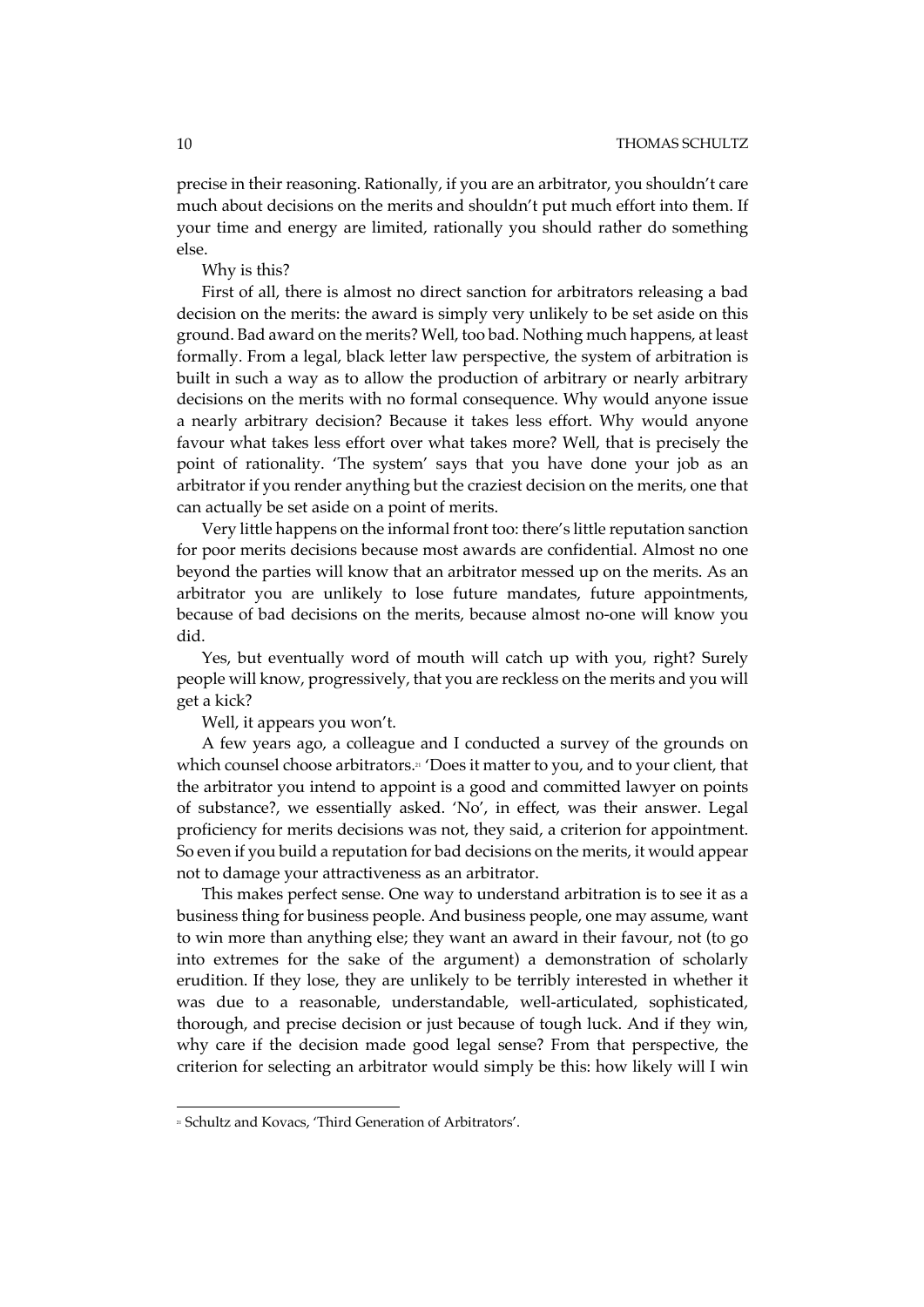with this person? It wouldn't be: 'does this arbitrator drafts good awards on the merits?' From that perspective, choosing an arbitrator is not about justice; it is about chances of winning.

Surely, then, things are different for investment arbitration? Because there, many if not most awards are published, and the legal quality of the reasoning is dissected ad libitum by scholars and practitioners alike. So if it becomes widely known that an arbitrator's reasoning in investment awards is, say, manifestly contradictory, inconsistent or practically non-existent, then this person's appointments as arbitrator quickly dwindle, right?

No, it appears they don't. In a paper published a few years ago, Federico Ortino identified a number of investment arbitral decisions based on 'egregious failures', produced by arbitral legal reasoning that precisely was 'manifestly contradictory, inconsistent or practically non-existent'.<sup>22</sup> And these people's appointments did… nothing special. Their attractiveness as arbitrator seemed unaffected. (A caveat must be entered: I didn't actually run statistical regressions on these arbitrators' appointments to exclude the significance for appointments of criticism on reasoning, so I have no reliable statistical proof for my argument. But from an insider's informal view, demand for these individuals has not been altered.)

Think for a moment about what's involved here. If there is little incentive to make efforts to produce good decisions on the merits, if the objective of crafting well-articulated, thorough, etc., awards on merits is not an important factor of arbitrator decision-making (technically it would be a meta-factor, but never mind), then one can expect overall lower quality merits decisions from arbitrators than from judges. Whether this is indeed the case is extremely hard to assess reliably. Then again, if you compare the decisions of, say, the International Court of Justice and the Swiss Supreme Court and the French Cour de Cassation and the UK Supreme Court to the awards of some of the leading investment arbitrators, a noticeable difference does emerge. Few people have seriously argued that decisions of the ICJ and the other courts just mentioned are based on reasoning that is manifestly contradictory, inconsistent or practically non-existent. It would seem, then, that in the ethos of arbitration, great lawyering on points of substance is not particularly a virtue – and rationally so. To arbitration insiders, this is boringly commonplace. To outsiders, it may well be somewhat unsettling.

A further point follows: if it doesn't matter to make good decisions on the merits or not, why not let someone else do it for you? If you are an arbitrator, why not let, say, you first-year junior associate make the decision for you? Which in practice may for instance mean that the arbitrator decides who wins and perhaps how much, but then the reasoning justifying this conclusion, the crafting of the decision as it were, is left to someone else – just like any other task

<sup>22</sup> Federico Ortino, 'Legal Reasoning of International Investment Tribunals: A Typology of Egregious Failures' (2012) 3 *Journal of International Dispute Settlement* 31, 31.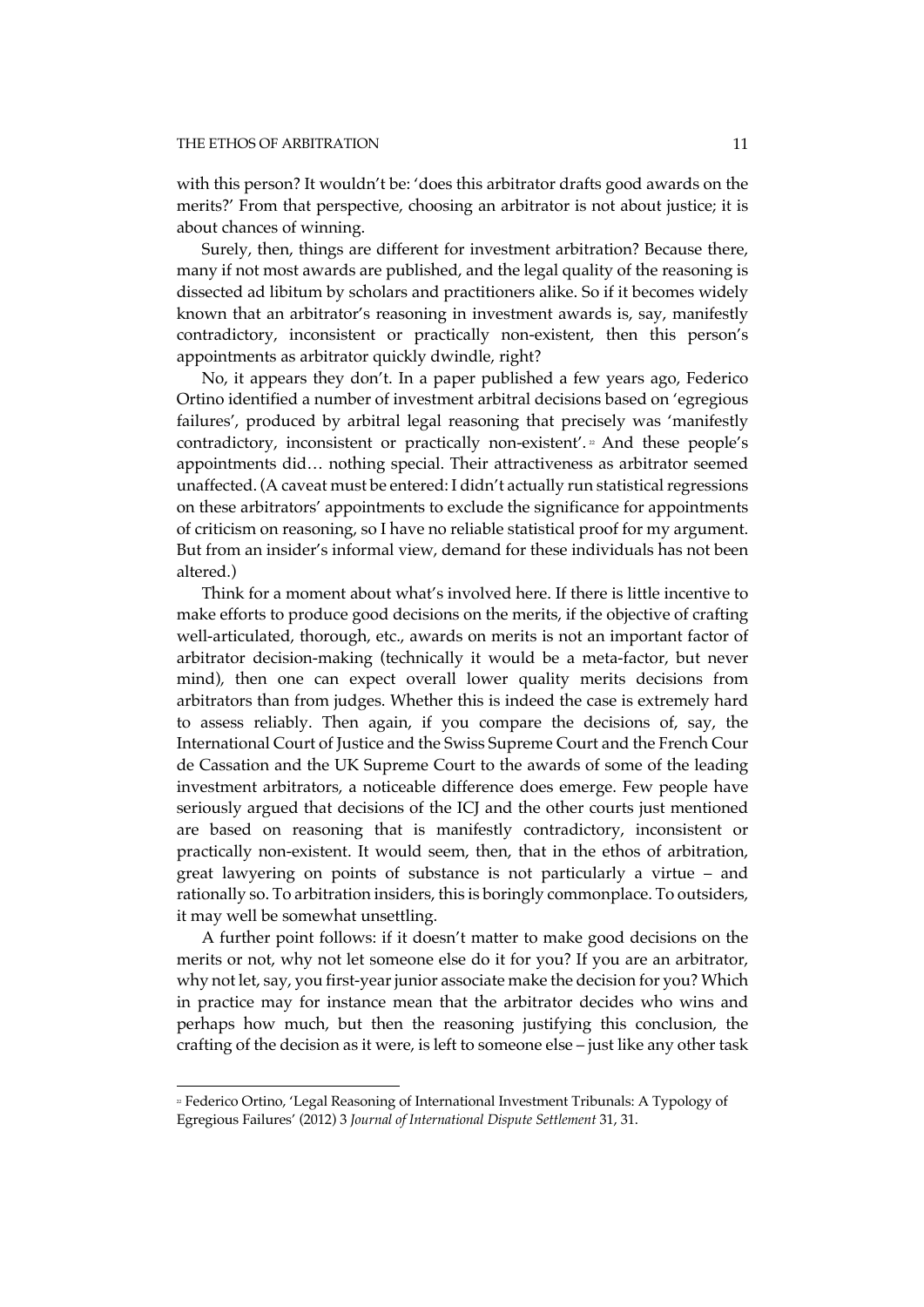which is rationally not really important because it has little impact if done wrong, is thus not really part of the core of one's job, and should be left to some deuteragonist, should be delegated. All this, I insist, would be rational behaviour.

Now does this actually happen? To be sure, an empirical study would be ideal. (Not of course the sweet sort, as do exist, which ask arbitrators if they themselves do it.) But in the meantime, if a particular practice has a particular name, it is probably fair to assume it is somewhat widespread. The name here is 'the fourth arbitrator'.<sup>23</sup> Some arbitrators do have a clear reputation for using 'fourth arbitrators' – for delegating the actual legal reasoning in part or in whole, if not the decision itself, to the secretary to the tribunal. Again, why not after all: if rendering bad decisions on the merits doesn't really count in the game? And again, our survey of the grounds on which counsel choose arbitrators showed that reputation for delegation does not decrease an arbitrator's allure for appointment.<sup>24</sup> So: taking and reasoning the decisions for which you have been appointed does not seem to be a virtue in the current arbitration ethos – quite rationally so. And again: a dull, if somewhat indecorous point to insiders, but a possibly peculiar one to outsiders.

The story is different for procedural decisions. Arbitrators have much greater rational interest in their decisions on points of procedure.

This is so, first, because of how the system is built. The award may be set aside if it results from defective procedural decisions – the grounds for annulment are normally procedural. As an arbitrator, if you mess up the conduct of a procedure, you may well be formally considered not to have done your job properly, which is the meaning of having your decision annulled. So there are greater direct sanctions for decisions on procedure, which increase their rational importance, their value for arbitrators.

There are also more powerful reputation sanctions at play here: procedural mistakes are more easily discernible by the community, 'derailed' arbitrations easier to identify. When something is wrong procedurally, it is more obvious than when something is off on the merits. Messed up procedures lead to all sorts of moves by the aggrieved party. A bad decision on the merits provokes little reaction.

It would follow that, if procedural decisions are valuable to arbitrators, this creates an incentive to produce good decisions, and thus overall one can expect fairly high-quality procedures in arbitration. Based on experience, this would

<sup>23</sup> Simon Maynard, 'Laying the Fourth Arbitrator to Rest: Re-valuating the Regulation of Arbitral Secretaries' 34 *Arbitration International* 173 (2018); Andrew Williams, 'Tribunal Secretaries: The LCIA Seek to Rein in the 'Fourth Arbitrator', Holman Fenwick Willan Briefings, November 2017, www.hfw.com/Tribunal-Secretaries-the-LCIA-seek-to-rein-inthe-Fourth-Arbitrator-November-2017; Lawrence W. Newman and David Zaslowsk, 'The Yukos Case: More on the Fourth Arbitrator' *New York Law Journal* 28 May 2015; Constantine Partasides, 'The Fourth Arbitrator? The Role of Secretaries to Tribunals in International Arbitration' 18 *Arbitration International* 147 (2002).

<sup>24</sup> Schultz and Kovacs, 'Third Generation of Arbitrators'.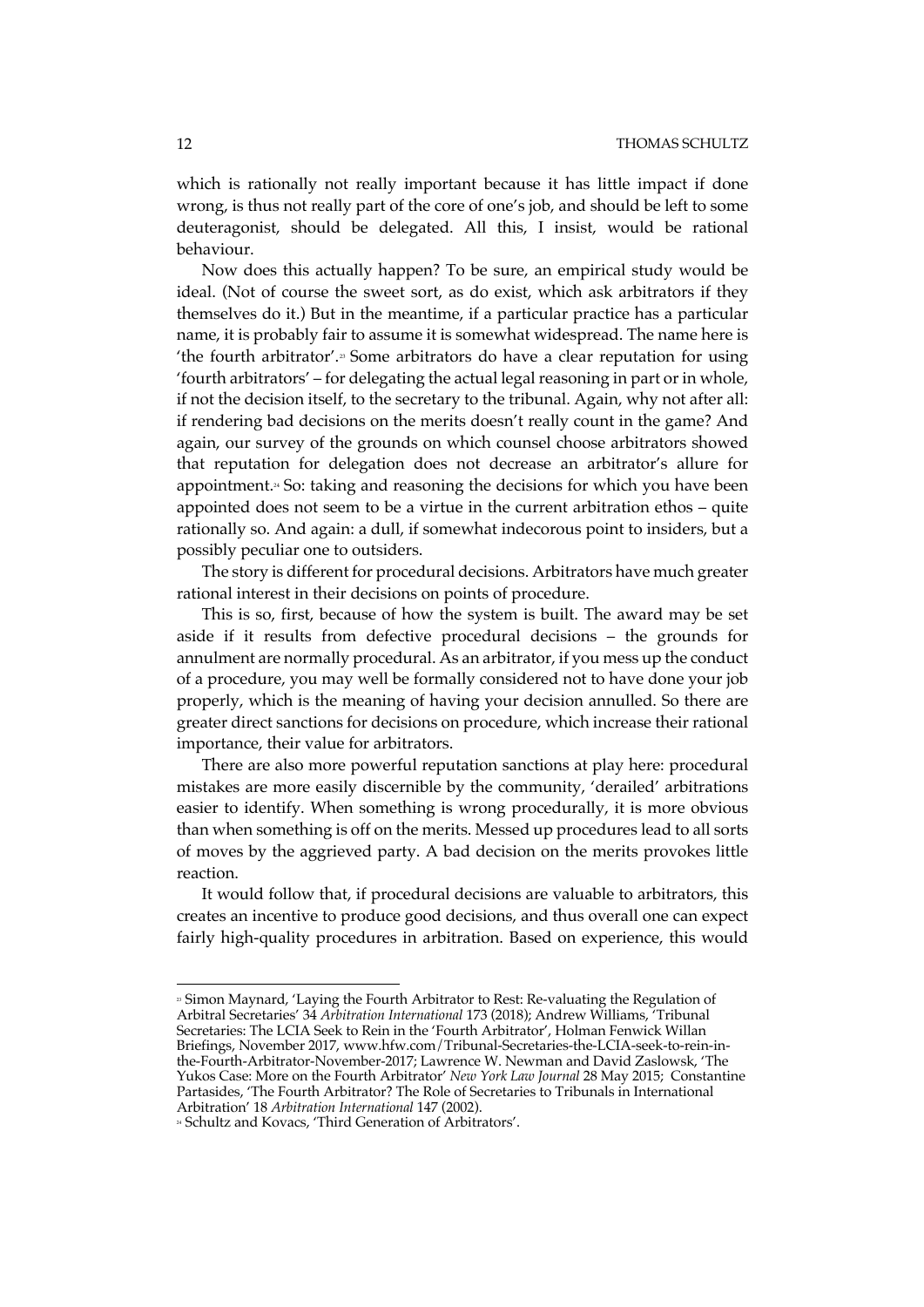seem to be true. A proper study would require reliable markers of procedural quality with sound comparators for other dispute settlement mechanisms – this seems barely feasible.

It would also follow that arbitrators would have much less reason to delegate the procedural handling of a case to someone (unless the someone is more competent than they themselves are, but that is a different scenario altogether).

Now notice the irony of what this implies – the sort of irony that only real life can imagine: when you choose an arbitrator, you can expect to get a real 'day in court' with her, to have a good procedure during which you can really make your case and everything is handled well. But this does not necessarily have much of an impact on the substantive outcome.

But let me change tack and look at the goodness of good procedural decisions from a different angle. Arbitrators can make, and have a rational interest in making, procedural decisions which aren't only good for the parties, but good for themselves too (or good for themselves instead).

The point is again terribly simple. The size of the overall arbitration pie is in part defined by procedural decisions that arbitrators themselves make. Some procedural decisions create jobs for arbitration. If an arbitrator asserts jurisdiction over a given dispute, or considers a given claim admissible, he creates a job for himself. If she does that for an entire array of disputes, by contributing to the shape of certain legal doctrines (questions of non-signatories, arbitrability, or thresholds of validity for arbitration agreements come to mind), she creates an entire array of jobs. This aspect of arbitration is in fact at the very heart of what allowed it to become such an industry.

Let's pause for a moment to consider the power, and the temptation, that are involved. Imagine someone offers you a job. You really want the job, for some reason or other, otherwise you wouldn't be in the trade to begin with. You can always take the job, because even if you have too many of them you can delegate much. The only thing required for you to actually get it is a legal condition which needs to be fulfilled. And you are the one who decides whether the condition is fulfilled or not. If you find that, no, the condition is not fulfilled, the job is gone. If you find that, yes, the condition is fulfilled but later a court says you shouldn't have found that, then... nothing, really, happens to you. True, your award may get annulled, but essentially you get to keep the money.

And so, over time, the obstacles to the occurrence of individual arbitrations have progressively decreased, the arbitration industry has grown, the ethos in the community has consolidated. A great number of arbitrations have taken place which wouldn't have but for these mechanisms. This may be for better or worse, but certainly it is for the better of arbitrators and the arbitration community at large. If it weren't for this, the whole field would have been smaller, less significant legally, economically, socially; I wouldn't be here writing this; you wouldn't be there reading it; there wouldn't even have been an Oxford Handbook of International Arbitration at all – you get the point.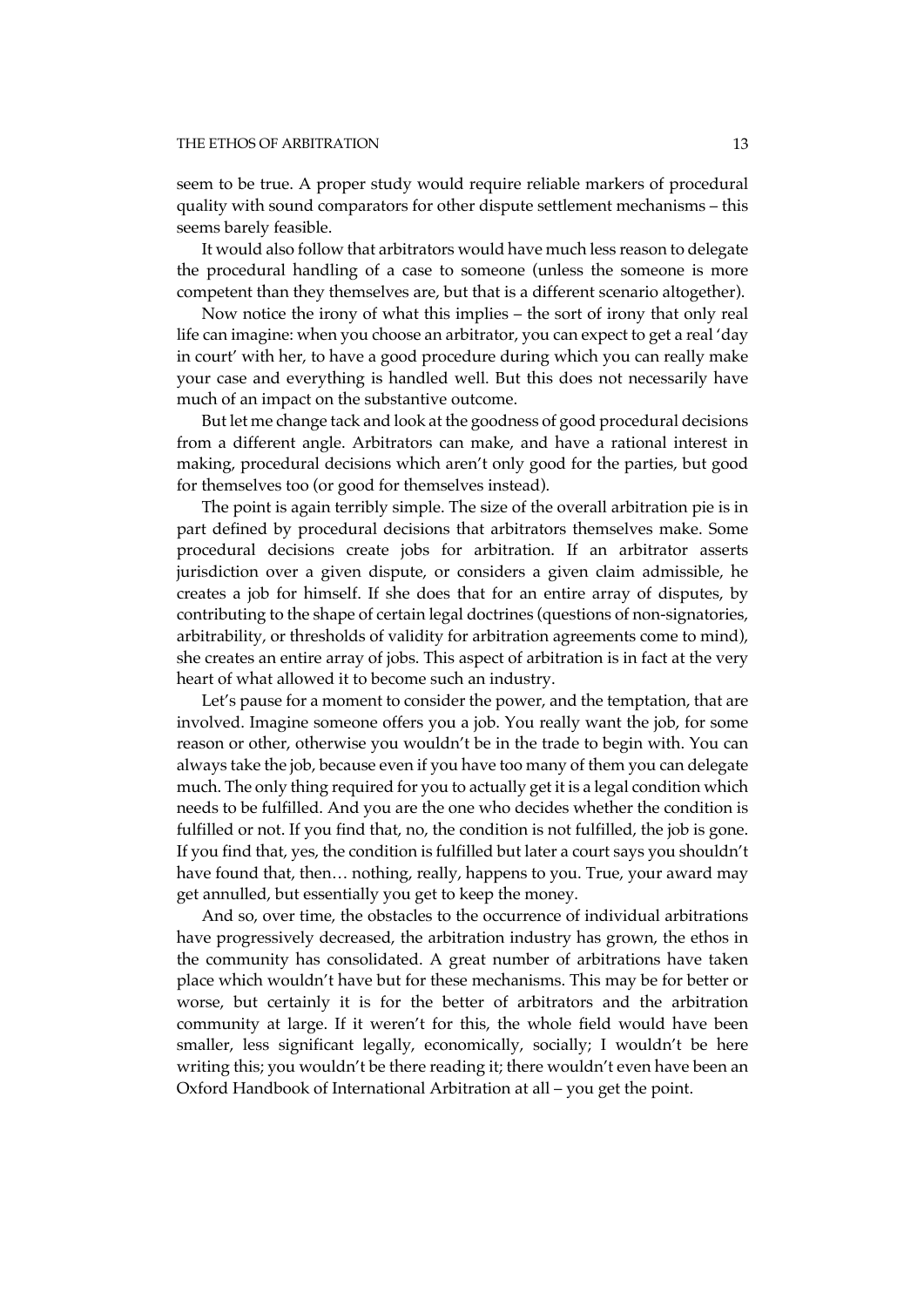Oscar Wilde points the way to the next observation about arbitrators' rational interest in their own decisions: 'The only thing worse than being talked about is not being talked about.' It is worse not to have a reputation than to have a bad reputation. It is worse not to be known than to be known for making bad decisions.

For what are 'bad' decisions really? For instance, biased decisions on the merits, systematically favouring one type of party, are in fact entirely valuable in stimulating party appointments of wing arbitrators. After all, it is widely believed (rightly or wrongly<sup>25</sup>) that the choice of partisan wing arbitrators by each party is their best option. (Of course, this works only for those types of arbitrations, such as investment arbitration, in which there are discernibly different types of parties; this is not the case of many commercial arbitrations between corporations.) More surprisingly perhaps, even a reputation for making nominally 'bad' procedural decisions may help attract appointments: a tendency to make procedural decision which derail arbitrations may be precisely what certain parties want, in principle respondents. Think of it this way: if a decision needs to be taken on something, on some point of office politics for instance, but you don't want the decision to be taken at all, what better than to entrust the decision to a committee you know will be paralyzed by infights? I'm not making this up. If you'll allow an anecdote: a few years ago, someone asked me what I thought of a given person as a possible arbitrator on a threemember panel. I winced. And politely explained, my face probably marked by furrows of worry, that the risk of endless complications would be real. My interlocutor gracefully smiled. And said nothing. I suppose partly because it confirmed the hopes and partly because of how naïve I had been in not understanding the strategy. Two years later, the arbitration was making as much progress as a sports car in the sand. (Sadly enough, the arbitrator in question was socially beaming with pride at having been chosen for such an important case.)

Finally, a quick point needs to be made about arbitrators' incentive to source non-arbitrator work. The point, simple as it is, helps understand both the rational determinants of arbitrator decision-making and the overall arbitration ethos. For many arbitrators, interesting as arbitrator work might be, it shouldn't come at the expense of better paying counsel work, for the arbitrator herself or for her law firm. So long as arbitrators also have revenues, directly or indirectly, from non-arbitrator work for a certain community of clients, the interests of these clients are likely to rationally incentivize or constrain their decisionmaking. Here's a simple example: if you, an arbitrator, are part of a law firm which advises, say, pharmaceutical companies, then it would be unwelcome for you to support arbitration decisions against the general interests of the pharmaceutical industry. We all effectively represent the interests that are at

<sup>25</sup> Todd Tucker, 'Inside the Black Box: Collegial Patterns on Investment Tribunals' 7 *Journal of International Dispute Settlement* 183 (2016), suggesting that too partisan arbitrators may in fact lose persuasive power and thus end up isolated on arbitral tribunals, in the minority.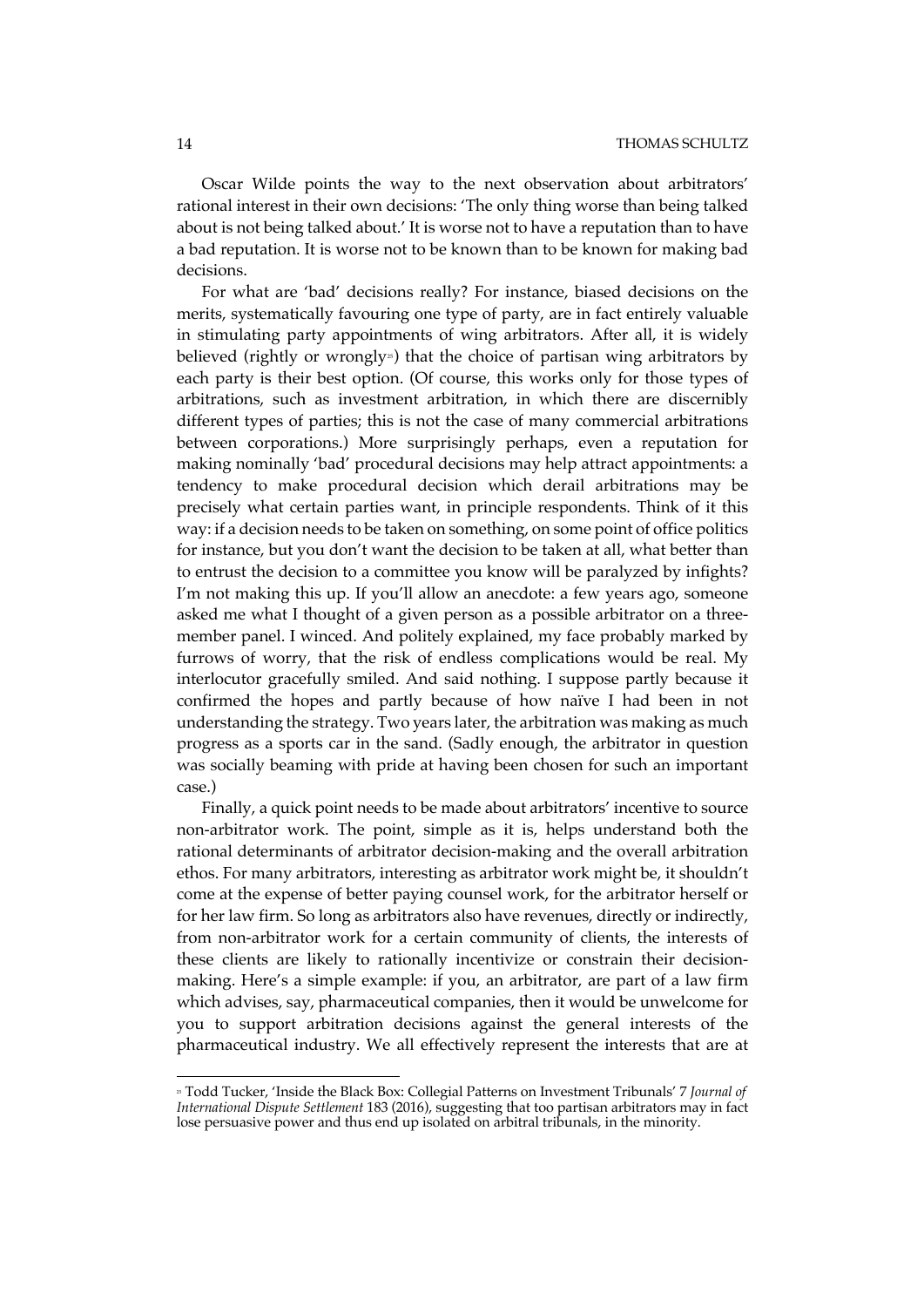stake for us when we participate in collective decisions. For law firms, the most interesting clients are not normally consumers, developing states, NGOs, human rights groups, etc. The most interesting clients are normally corporations; the bigger the better. This issue, generally called the problem of 'double-hatting' of individuals as arbitrators and as counsel, is well known.<sup>26</sup> It simply bore repeating here, in order to offer a more complete picture of the arbitration ethos, which is based in part on the rational choices offered to arbitrators.

# **III. BEHAVIOURAL ECONOMICS**

…………………………………………………………………

As fits my profession (I'm an academic), my perspective is more categorical, more critical, more eerie too, and above all more irritating and unseemly than the representation people typically have of arbitration. But as fits my profession, I'm offering it anyway. I can already hear the reaction: 'It isn't as bad as his discussion suggests. Arbitrators aren't single-mindedly focused on their own interests! Pfftt, academics…'

Quite. But wait.

 $\overline{a}$ 

The reality is indeed not exactly like what I've described above.

One reason is that our actual rationality, so to speak, is imperfect. We, arbitrators or not, don't always make decisions which are good for ourselves, or at least not as good they ideally, theoretically could be. We are not always rational and rarely entirely rational. We don't always maximise our self-interest, our utility. We are usually rational within limits. Economists might say that our rationality is bounded by information limitation (we don't know everything and make uninformed decisions), by cognitive limitation (we don't understand everything), and by time limitations (we can't wait, essentially).<sup>27</sup> Psychologists, sometimes on a different tack than economists, might suggest that we also make decisions based in part on emotional and identity-based factors, guided as we

<sup>&</sup>lt;sup>26</sup> See for instance Malcolm Langford, Daniel Behn, and Runar Hilleren Lie, 'The Revolving Door in International Investment Arbitration' 20 *Journal of International Economic Law* 301 (2017).

<sup>27</sup> Herbert Simon, *Models of Man, Social and Rational: Mathematical Essays on Rational Human Behavior in a Social Setting* (Wiley 1957), 198: 'The alternative approach employed in these papers is based on what I shall call the principle of bounded rationality: The capacity of the human mind for formulating and solving complex problems is very small compared with the size of the problems whose solution is required for objectively rational behavior in the real world — or even for a reasonable approximation to such objective rationality. Herbert Simon, 'Rational Decision Making in Business Organizations' [Nobel Memorial Lecture], 69 *American Economic Review*, 493, 502: 'bounded rationality is largely characterized as a residual category — rationality is bounded when it falls short of omniscience. And the failures of omniscience are largely failures of knowing all the alternatives, uncertainty about relevant exogenous events, and inability to calculate consequences.'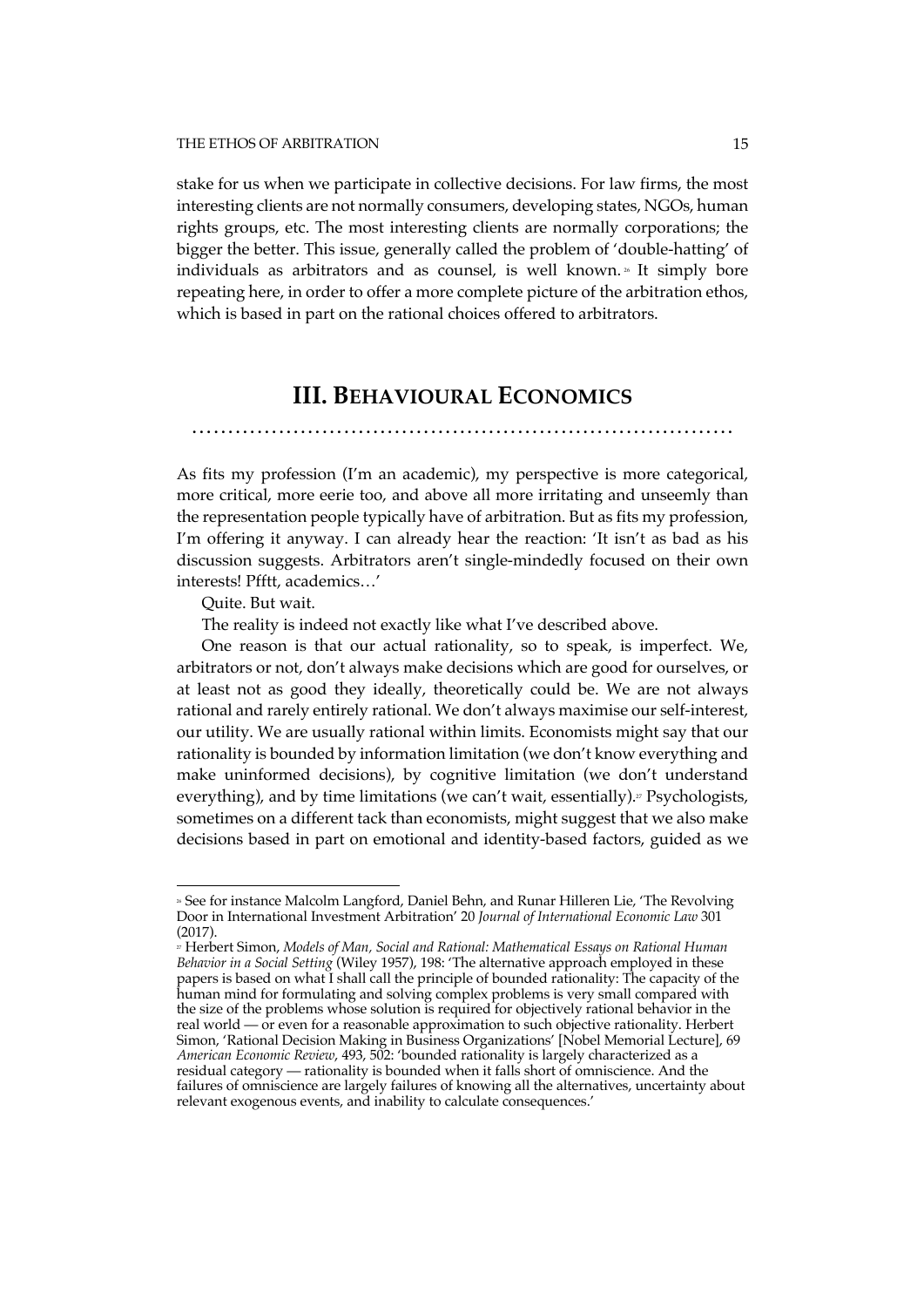often are by what we feel in the moment and by how we perceive ourselves, by how we construct our own identity.<sup>28</sup> (Whether emotionally best decisions are, after all, part of our self-interest, and their pursuit thus rational, is a discussion we don't need to have because it makes no difference to the points I'm trying to make.) All of these are, in essence, the factors that behavioural economics focus on.29

The point here, brutally simplified, is this: 'All sorts of extraneous factors – emotions, biases, and preferences – can intervene, most of which you can do absolutely nothing about'.<sup>30</sup> (That, by the way, is how Justice Antonin Scalia conceded that his way of thinking doesn't, in fact, entirely begin and end with the text.)

So, what are the extraneous factors likely to influence the decision-making of arbitrators? These are, then, factors beyond the mechanical application of law to facts and beyond the rational responses to interest-maximization discussed above.

More precisely, what are the factors that are specific to arbitrators, as opposed to judges for instance, or the factors that play out specifically in arbitration? This precision is important because an entire array of factors beyond law and beyond what can be explained by rationality play a role in the decisionmaking of any legal authority: so it was for instance shown that judges are influenced by inadmissible evidence (for example a privileged document, which is displayed in court in breach of the rules of procedure and which a judge cannot, legally, take into account, nevertheless likely influences the judge's decision); by confirmation bias (once an initial idea of guilt or liability takes hold, all subsequent elements of the trial are interpreted in favour of that initial idea); by hindsight bias (for example, when determining liability, behaviour that is obviously reasonable after a fact is considered to have been clearly reasonable before the fact as well); by anchoring (simply mentioning a figure, with regard to liability for instance, in the relevant context tends to 'anchor' representations of what is an appropriate figure); and even by blood glucose levels (hypoglycaemia leading to decisions more likely to uphold the status quo).<sup>31</sup>

<sup>28</sup> See for instance Roberta Muramatsu and Yaniv Hanoch, 'Emotions as a Mechanism for Boundedly Rational Agents: The Fast and Frugal Way', 16 *Journal of Economic Psychology* 201 (2005); Gerd Gigerenzer and Peter M. Todd, *Simple Heuristics That Make Us Smart* (OUP 2000); Carlos Andres Trujillo, 'The Complementary Role of Affect-Based and Cognitive Heuristics to Make Decisions Under Conditions of Ambivalence and Complexity' 13(11) *PloS ONE* (2018).

<sup>29</sup> See, e.g., Christine Jolls, Cass Sunstein and Richard Thaler, 'A Behavioral Approach to Law and Economics', 50 *Stanford Law Review* 1471 (1998), and, in the current book, van Aaken and Broude, 'Arbitration from a Law and Economics Perspective'. Interesting discussions also take place in Tomer Broude, 'Behavioural International Law' 163 University of Pennsylvania Law Review 1099 (2015) and Lauge N.*S.* Poulsen, *Bounded Rationality and Economic Diplomacy, The Politics of Investment Treaties in Developing Countries* (CUP 2017).

<sup>30</sup> Antonin Scalia, Bryan A. Garner, *Making Your Case: The Art of Persuading Judges* (Thomson 2008), Introduction.

<sup>31</sup> For a short summary, see Charles D. Ehrlich, 'The Ungoverned Brain: A Wild Card in Arbitral Decision-Making' 2016-1 *ARIAS-US Quarterly* 7. For longer discussions, see David Klein and Gregory Mitchell (eds), *The Psychology of Judicial Decision Making* (OUP 2010).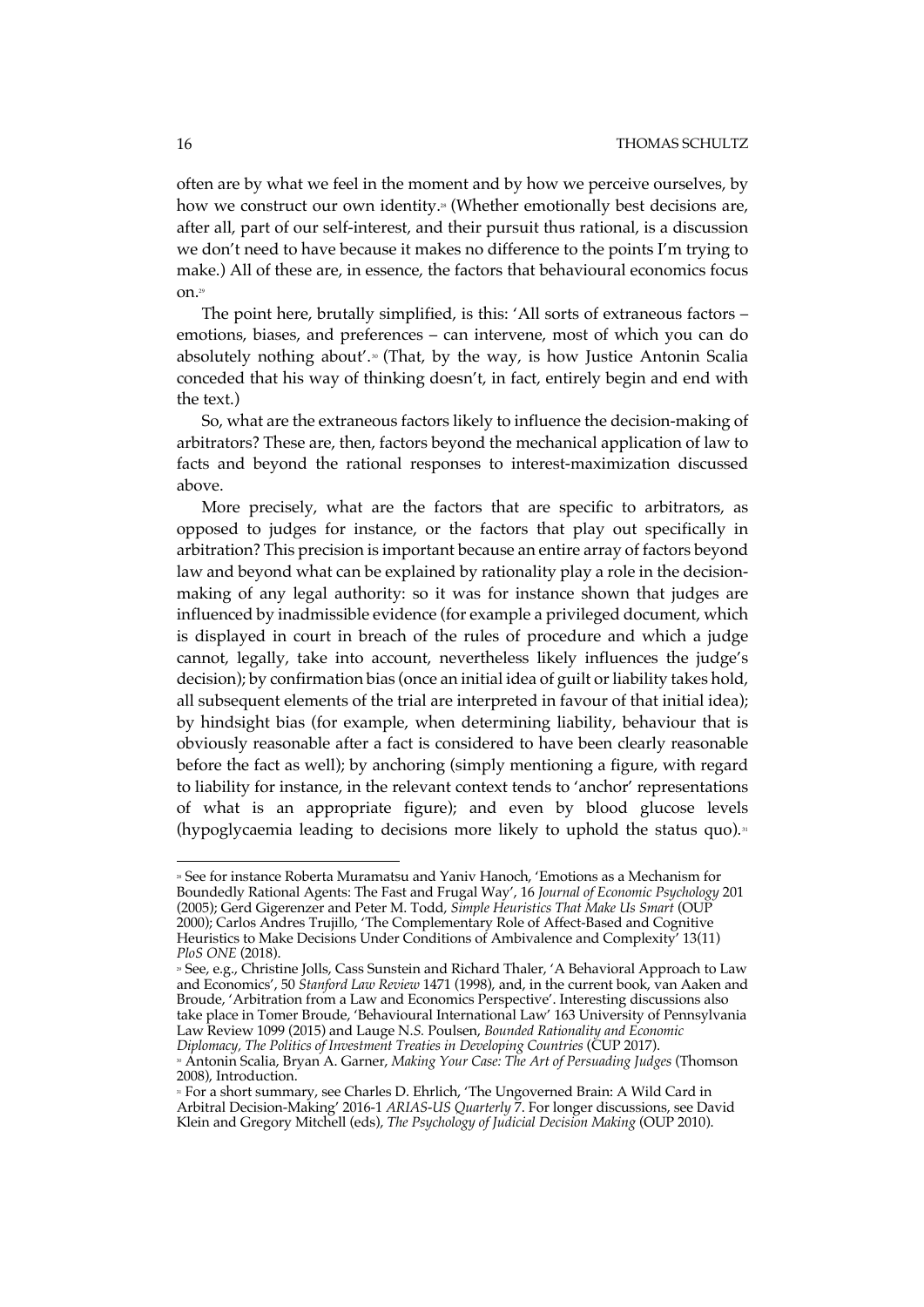$\overline{a}$ 

There is no reason why factors like these don't also play out in arbitration, in just the same way as they do elsewhere; there is no reason for arbitrators not to be subject to the same cognitive biases and heuristics as everyone else. Yes, arbitrators are human beings too. They also experience bouts of anger, have love affairs, trust their own people more than they do others, are seduced by unusually attractive counsel or parties or witnesses, hold all sorts of unconscious prejudices against all sorts of people, have back pain and tooth ache, cut hearings short because they want to drive up to their chalets in the mountains, are swayed by the advice their friends gave them and the worldviews their parents taught them. But what does this tell us about arbitration as a socio-legal phenomenon? Not very much. Precisely because these factors play out in more or less all socio-legal phenomena in which there are decision-makers. (Obviously, the limited relevance of these factors for the understanding of arbitration as a socio-legal phenomenon has nothing to say about their importance for the practice of arbitration or for needs of reform to de-bias arbitrators – but these are separate discussions. $\infty$ )

Now then, what is there that is specific to arbitration in this context of nonlegal, non-rational factors of decision-making? Arguably there is a specific ethos, broadly speaking, in arbitration. A spirit of the arbitration community. A set of attitudes and aspirations. An ethos that is different from the likely ethos of most courts and judiciaries. Joost Pauwelyn pointed the same way when he said that investment arbitrators are from Mars and WTO panellists from Venus.<sup>33</sup> He meant, brutally simplified here to mark the difference, that investment arbitrators are conceited high-profile experts where trade adjudicators are selfless technocrats from diplomatic circles. A different ethos prevails in each group: for the WTO panellists, 'team play and policy, rather than individualism and honed legal skills, are valued', whereas '[investment] arbitrators generally come from more egocentric, star-driven professions – private law practice, legal academia – where individual performance, reputation, and legal craftsmanship

<sup>32</sup> On this front, see for instance van Aaken and Broude, 'Arbitration from a Law and Economics Perspective'; Drahozal, 'Empirical Findings on International Arbitration'; Tony Cole (ed), The Roles of Psychology in International Arbitration (Kluwer Law International 2017); Jan-Philip Elm, 'Behavioural Insights into International Arbitration: An Analysis on How to De-Bias Arbitrators', 27 *American Review of International Arbitration* 75 (2016); Edna Sussman, 'Arbitrator Decision Making' 24 *American Review of International Arbitration* 502 (2013), arguing, precisely, that the purpose of her study is to 'offer[] suggestions to foster a more robust deliberative overlay and improve the quality of decisions by arbitrators. It also provides suggestions for counsel's consideration to aid them in capitalizing on these unconscious influences'; Susan Franck, 'The ICSID Effect? Considering Potential Variations in Arbitration Awards', 51 *Virginia Journal of International Law* 825 (2011); Susan Franck, 'Empiricism and International Law, Insights for Investment Treaty Dispute Resolution', 48 *Virginia Journal of International Law* 767 (2008); Christopher Drahozal, 'A Behavioral Analysis of Private Judging', 67 *Law & Contemp. Probs.* 105 (2004).

 $\scriptstyle\rm s$  Joost Pauwelyn, 'The Rule of Law without the Rule of Lawyers? Why Investment Arbitrators are from Mars, Trade Adjudicators are from Venus' 109 *American Journal of International Law* 761 (2017).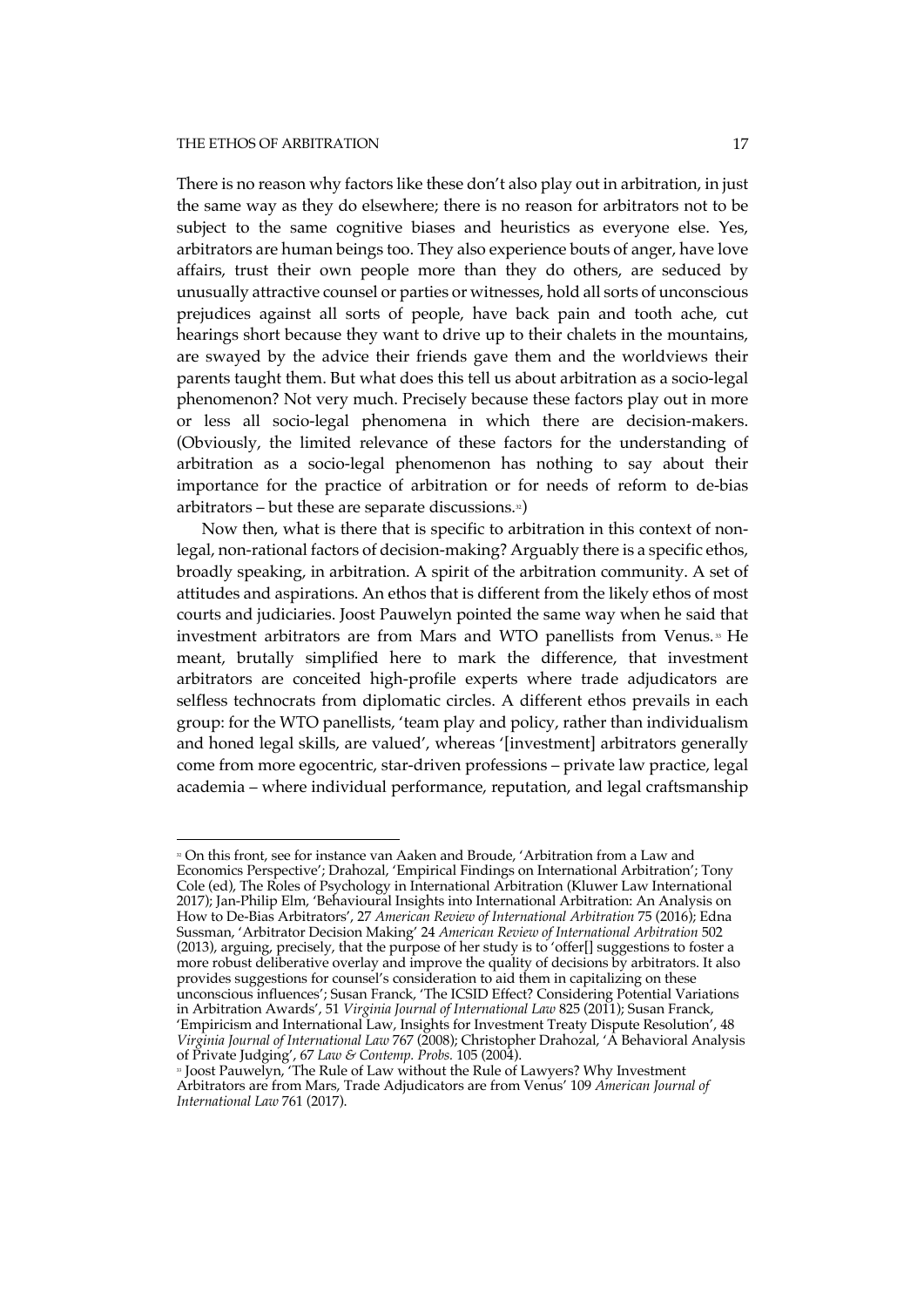are key factors in advancement'.<sup>34</sup> Arguably the WTO panellists incarnate the rule of law while the investment arbitrators embody the rule of lawyers.<sup>35</sup> Yet more than that follows from the general point. The specific ethos of arbitration creates a range of specific extra-legal factors of decision-making, specific emotions, axiological and ideological references, all manner of non-rational determinants of arbitrator decision-making.

But let me roll back my explanation a little bit. Let me start with who you are.

Suppose I asked you 'Who are you?' Most likely, in telling me who you are, who your 'self' is, you will describe a set of social roles. For instance, you might say, 'I'm a Singaporean citizen, from Pulau Ujong; I'm a Buddhist, a lawyer, I'm middle-class, daughter of so and so, sister of so and so', and so on. 'You' will be that unique nexus amongst these social roles. In other words, who you are is defined by your class, ethnicity, religion and membership in a tradition and community. Some philosophers call this the 'encumberedness of the self', which essentially means that the 'self' is always encumbered by its social roles, that social roles are constitutive – they constitute, they shape, the self.  $*$  From a slightly different angle, social psychology might say that people have both a personal and a social identity, $\overline{x}$  and that they tend to 'incorporate their group membership into their concept of themselves'.<sup>38</sup>

All individuals, then, including judges and arbitrators, are bound up with their various communities, their social class, gender, ethnicity, their family background, their religion if they have one and the norms and values that go with it, and all their other conditions of life. Judges' and arbitrators' selves are encumbered, including in their decision-making, by their multiple social roles and social identities. As Myriam Gicquello explains, it is simply plainly to think of arbitrators as individuals making decisions in strict isolation of their social environment.<sup>39</sup>

The point is simple: conceptions of the self affect behaviour, including decision-making, and conceptions of the self are in turn partly group-based.<sup>®</sup>

<sup>34</sup> Ibid, 781.

<sup>&</sup>lt;sup>35</sup> Ibid, 763: 'The WTO manages to have (something of a) rule of law without the rule of lawyers' while 'the world investment regime seems, at present, to have too much rule of lawyers and not enough rule of law'.

<sup>36</sup> Michael J Sandel, 'The Procedural Republic and the Unencumbered Self' 12 *Political Theory* 81 (1984).

<sup>37</sup> Henry Tajfel and John C. Turner, 'The Social Identity Theory of Intergroup Behaviour' in S. Worchel, W.G. Austin (eds), *Psychology of Intergroup Relations* (Nelson-Hall 1986).

<sup>&</sup>lt;sup>38</sup> Wendy L. Martinek, 'Judges as Members of Small Groups' in David E. Klein and Gregory Mitchell (eds), *The Psychology of Judicial Decision Making* (OUP 2010), 77.

<sup>39</sup> Gicquello, 'The Reform of Investor-State Dispute Settlement: Bringing the Findings of Social Psychology into the Debate'.

<sup>40</sup> Roy F. Baumeister, 'The Self' in Daniel T. Gilbert, Susan T. Fiske, and Gardner Lindzey, *The Handbook of Social Psychology, vol. 1 (4<sup>th</sup> edn, McGraw-Hill 1998); Henri Tajfel, Differentiation between Social Groups: Studies in the Social Psychology of Intergroup Relations* (Academic Press 1978).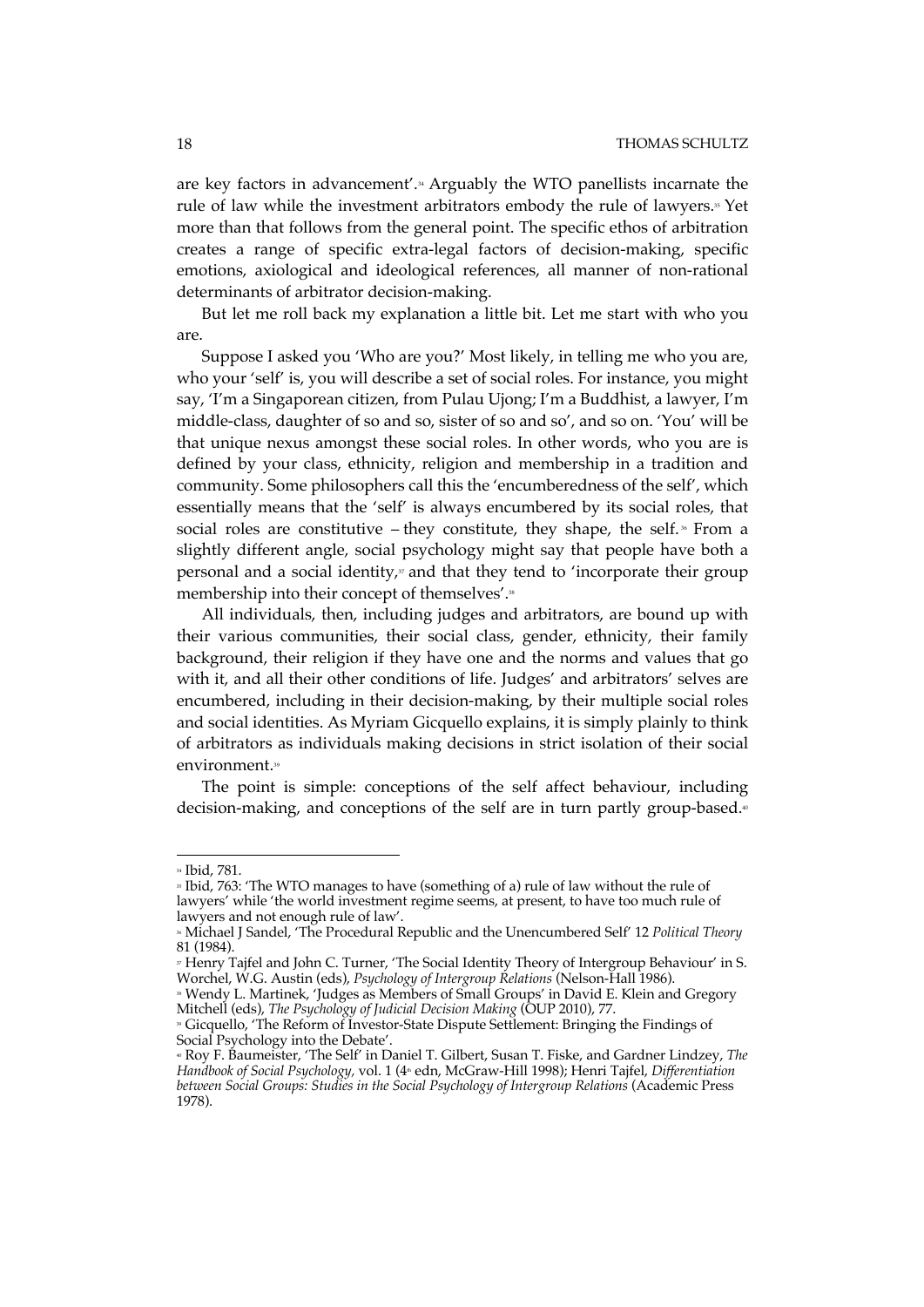Judges and arbitrators aren't really free then, not in the Kantian ideal of the autonomous individual who truly decides for herself, a pure reflective character whose decisions are based only on what philosophers call practical reason<sup> $4-1$ </sup> which is 'the general human capacity for resolving, through reflection, the question of what one is to do'.<sup>1</sup> When legal adjudicators decide cases, their identity also diffusely comes in to bear on the outcome, without reflection, and through their identity it is all of their social roles which play a role in determining how and what they decide.<sup>43</sup>

One impact of these social roles on decision-makers is that they tend to favour, often unconsciously, their own group, their own community, their own social class, their own gender, etc., and the perceived norms and values to go with them. The same essential argument has been made throughout the ages (from at least the  $5<sup>th</sup>$  century BC to today) and across disciplines (philosophy, ethology, biology, literature, psychology, …): there is a difference in sentiments of justice for those near and like us and for those far and different from us.<sup>44</sup> This is arguable also caused, beyond considerations of social identity as identity, by a 'desire to promote and maintain positive relationships within the group'.<sup>6</sup>

Considerations like these have for instance led to feminist legal theory – a movement in legal scholarship based on the idea that, embedded in legal institutions are instruments to maximize the power of men and to minimize the power of women.<sup>46</sup> Men, the idea goes, naturally will tend to favour men, and what represents masculinity in the dominant discourse; women will tend to favour women, and what represents the feminine in the dominant discourse. And so if male judges tend to favour men and values considered 'male', mostly unconsciously, more women are needed in the judiciary to better reflect the overall spread of values in society.

Applied to arbitration, this suggests that arbitrators, as a group, make decisions coloured by the particular characteristics present in the 'group' of arbitrators, in the arbitration community. Arbitrators, simply put, are influenced by the arbitration ethos.

So what is the arbitration community like?

 $\overline{a}$ 

At arbitration conferences 20 years ago, one would hear, occasionally, a lone voice timidly suggesting that the arbitration world was mostly inhabited by the

<sup>41</sup> Thomas Hill, 'The Kantian Conception of Autonomy' in John Christman (ed.), *The Inner Citadel: Essays on Individual Autonomy* (OUP 1989).

<sup>42</sup> R. Jay Wallace, 'Practical Reason', in Edward N. Zalta (ed.), *The Stanford Encyclopedia of Philosophy* (Spring 2018 Edition),

<sup>&</sup>lt;https://plato.stanford.edu/archives/spr2018/entries/practical-reason/>.

<sup>43</sup> See for instance Jeffrey Budziak, 'Promotion, Social Identity, and Decision Making in the United States Courts of Appeal' 4 *Journal of Law and Courts* 267 (2016). <sup>44</sup> See the review in Stephen C. Neff, *Justice Among Nations* (Harvard University Press 2014),

<sup>1-13.</sup>

<sup>&</sup>lt;sup>45</sup> Marilynn B. Brewer, 'The Psychology of Prejudice: Ingroup Love or Outgroup Hate' 55 *Journal of Social Issues* 429 (1999), 441-442.

<sup>46</sup> See for example Nancy Levit , Robert R.M. Verchick and Martha Minow, *Feminist Legal Theory: A Primer* (2nd edn, NYU Press 2016).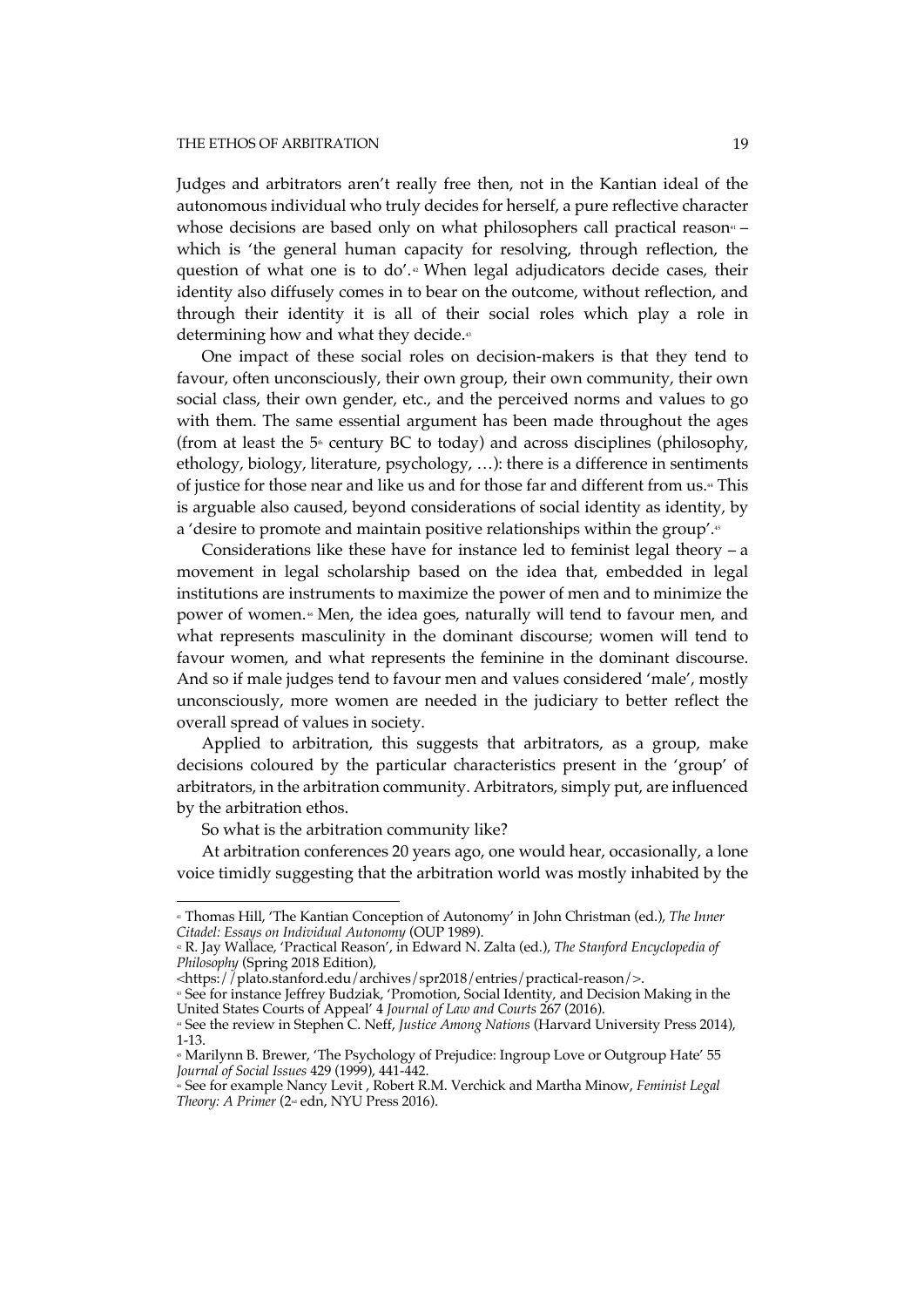second group I imagined at the beginning of this chapter(not, then, the colourful patchwork of individuals). Or, more precisely, that the arbitration establishment, those who shape the ethos of the community, was made up of white old men, dark suits in appearance, grey and conservative in spirits. Back then, addresses of that nature would typically be followed by awkward and embarrassed silence, sideway glances, polite applause, and hurried passage to the next speaker.

Since then the discourse has changed. Passage to the next speaker is slower, the applause more conventional. The actual state of things, however, has changed in ways that still require statistical analysis to be noticed. $\sigma$  That the arbitration community is 'pale, male, and stale' has progressively become its standard, nearly official description.<sup>48</sup>

'Pale': the idea is that most arbitrators, and certainly those who set the tone, the 'powerbrokers' as they are sometimes called, are of white ethnic background.<sup>49</sup> More specifically they hail from Western, developed states, from Europe and North America mostly. Even arbitrators formally from other geographical backgrounds, for instance from developing countries, were typically educated in Western universities.

One reason why this matters is that arbitrators are likely to have a certain ideology of justice, a certain idea of what dispute settlement is all about;<sup>®</sup> and there are noticeable differences between ideal dispute resolution in, to take just one example using extremely broad notions, Asian culture as opposed to Western culture.<sup>51</sup> The Western culture or ideology of dispute settlement is for instance understood to be more confrontational than the Asian ideology. (As I said, extremely broad notions, but probably illustrative enough to make my point.) Arbitrators, in particular in investment arbitration, are also often blamed for favouring parties from developed states, and the latest statistics seem to support the claim.<sup>52</sup>

And as I've said above, decision-makers tend to favour, often unconsciously, their own. A simple story comes to mind to make us see the concern: When Jay-Z, the rap musician, had a dispute with a company to which he had sold his clothing brand, he had to choose an arbitrator from a roster of the American Arbitration Association. None of the people on the roster were black (Jay-Z, of

<sup>&</sup>lt;sup>*v*</sup> See for instance Fan Yang, 'Opportunities for Young Practitioners in International Arbitration' 83 *Arbitration* 394 (2017).

<sup>&</sup>lt;sup>48</sup> See the discussion in Susan D. Franck, 'The Diversity Challenge: Exploring the "Invisible" College" of International Arbitration' 53 *Columbia Journal of Transnational Law* 429 (2015). <sup>49</sup> Sergio Puig, 'Social Capital in the Arbitration Market' 25 *European Journal of International Law* 387 (2014).

<sup>&</sup>lt;sup>®</sup> I have suggested a rough typology, just to help structure ideas, in Thomas Schultz, 'The Three Pursuits of Dispute Settlement' 1 *Czech & Central European Yearbook of Arbitration* 227 (2011).

<sup>51</sup> Simon Roberts and Robert Palmer, *Dispute Processes: ADR and the Primary Forms of Decision-Making* (2<sup>nd</sup> ed, CUP 2012).

<sup>&</sup>lt;sup>52</sup> Weijia Rao, 'Development Status and Decision-Making in Investment Treaty Arbitration' 59 *International Review of Law and Economics* 1 (2019).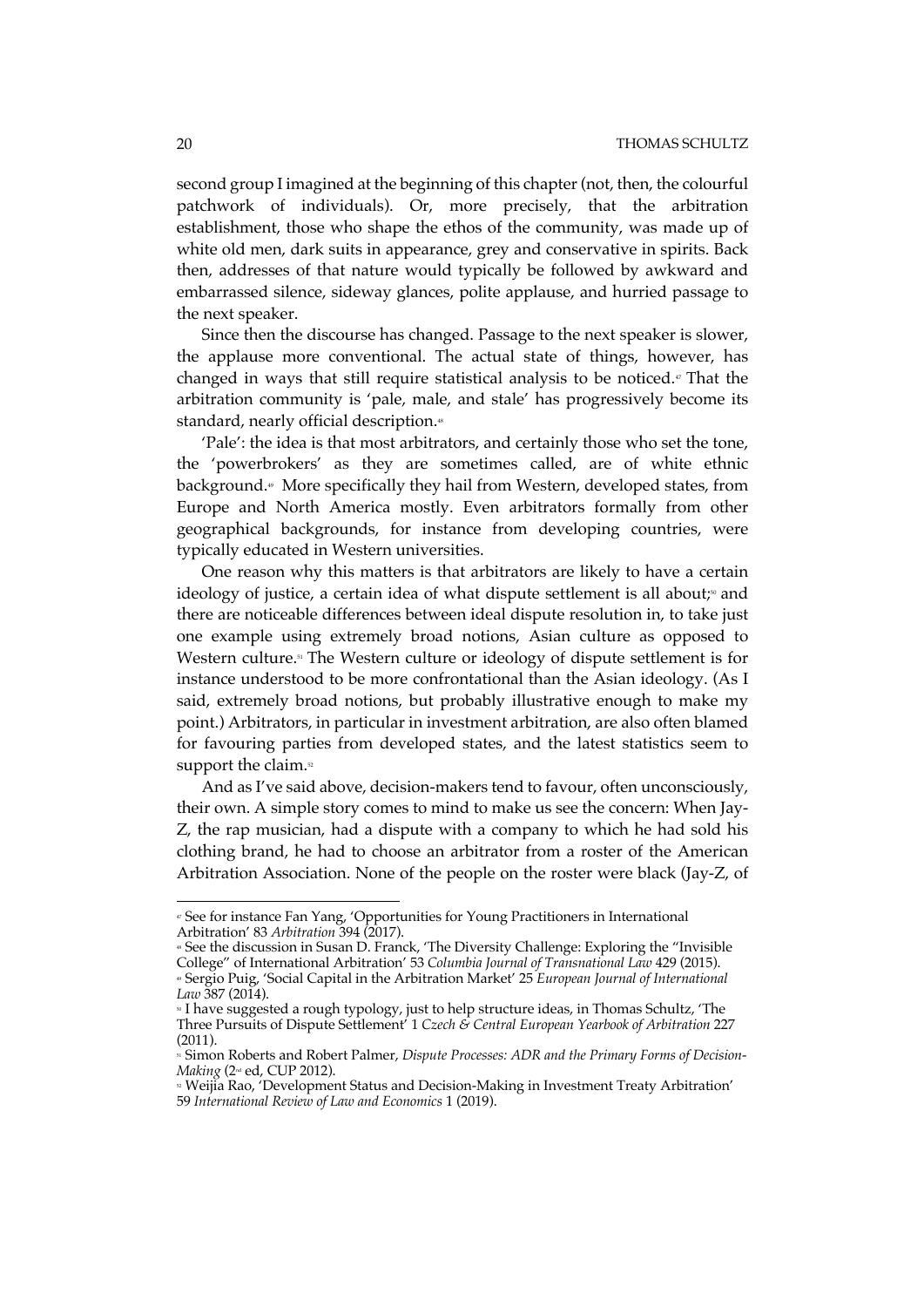course, is). An expanded list of 200 names was suggested. But even there only three of the potential arbitrators were black, and one of them had a conflict of interest which ruled him out. A choice of only two possible arbitrators out of several hundred, Jay-Z argued, already showed bias against him; he felt cornered, facing a system of justice that didn't, as he put it, 'reflect his background and life experience'.<sup>53</sup> He turned to the New York Supreme Court. The court had some initial scepticism typical of lawyers: 'what exactly is the legal basis for the discontent?', it effectively first asked, before engaging in a slippery slope fallacy, reflecting that if the need for representativeness is recognized in arbitration, eventually every party with minority traits could halt their arbitration – as if requiring some representativeness would necessarily end up with a requirement for perfect representativeness.<sup>54</sup> But eventually the court recognized the merits of Jay-Z's claim and stayed the arbitration.<sup>55</sup> (The reactions within the arbitration community to the case were noteworthy too: 'it has never been shown that arbitrators discriminate against people different from them!' was the typical remark. As if what is true for decision-makers other than arbitrators didn't apply to arbitrators. As if lawyers could be content with keeping their knowledge limited to law and legal studies, in this case even more specifically to arbitration studies.<sup>56</sup> Or, as Stavros Brekoulakis put it, if the arbitration community continues to use the legal standard of bias to understand and assess the legal phenomenon of arbitration, dark times are ahead for the profession.<sup>57</sup>)

'Male': the vast majority of arbitrators are men, probably close to 85% overall and even more among those with the greatest influence on the community's ethos.<sup>8</sup> This would lead, based on what I said above, to a tendency to favour men and values typically considered to represent masculinity. What these values exactly are is not something I could comfortably or usefully pinpoint in passing in this chapter; and if it is unhelpful it will be quickly put away. But let me put

 $^{\circ}$  Ben Beaumont-Thomas, 'Jay-Z Logo Lawsuit Halted Over Racial Bias in Arbitration Hearing', *The Guardian,* 29 November 2018

<sup>&</sup>lt;www.theguardian.com/music/2018/nov/29/jay-z-logo-lawsuit-racial-bias>.

<sup>54</sup> See the public transcript of the hearing in *Carter v. Iconix*, available at <iapps.courts.state.ny.us/fbem/DocumentDisplayServlet?documentId=FdpFn27QhD1AZa

<sup>4</sup>bYamQrw==&system=prod>

<sup>&</sup>lt;sup>55</sup> Beaumont-Thomas, 'Jay-Z Logo Lawsuit Halted'.

 $\cdot$  On the fallacy of the thought that legal phenomena can be explained with legal concepts alone, see Bastien François, 'Une théorie des contraintes juridiques peut-elle n'être que juridique?', in M. Troper, V. Champeil-Desplats, C. Grzegorczyk (eds.), *Théorie des contraintes juridiques* (LGDJ 2005).

<sup>57</sup> Stavros Brekoulakis, 'Systemic Bias and the Institution of International Arbitration: A New Approach to Arbitral Decision-Making' 4 *Journal of International Dispute Settlement* 553  $(2013).$ 

<sup>&</sup>lt;sup>88</sup> The International Chamber of Commerce reported that 'In 2017, of all arbitrators ... 16.7% were women – that is a 1.9% increase compared to 2016': see '2017 ICC Dispute Resolution Statistics', 2018-2 *ICC Dispute Resolution Bulletin* 59, with a summary and comparison to 2016 available at <iccwbo.org/media-wall/news-speeches/icc-court-releases-full-statisticalreport-for-2017>. See further discussions in Yang, 'Opportunities for Young Practitioners' and Puig, 'Social Capital'.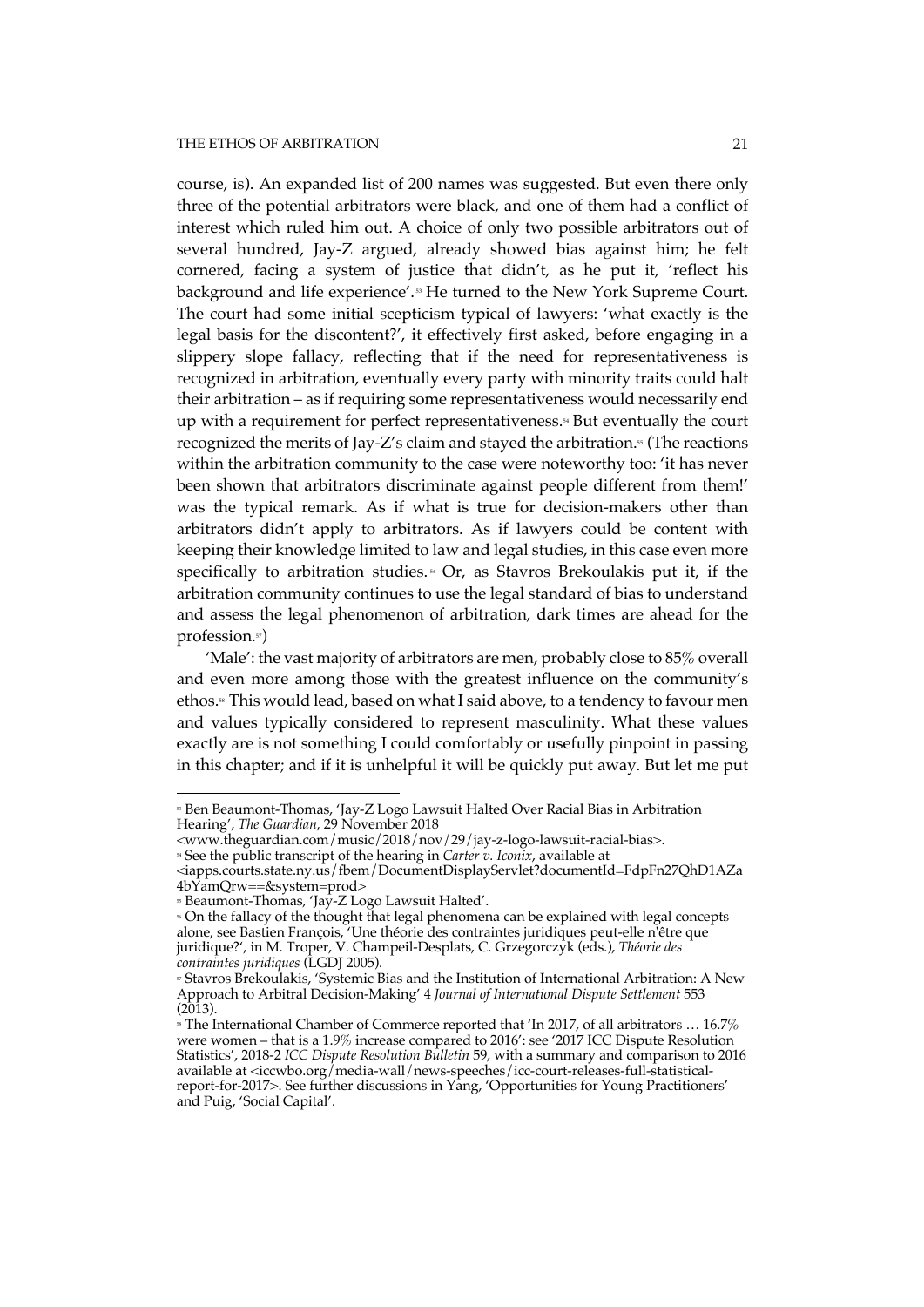it this way: given that the dominance of men is stronger in arbitration than in courts generally – in OECD countries  $54\%$  of professional judges are women<sup>99</sup> and the worldwide average is a bit below  $30\%$  of women judges  $-$  then by opting for arbitration the parties opt into the more patriarchal zones of society. (As Thomas Clay flippantly puts it, public justice seems to be for women, private justice for men.<sup>61</sup>) These patriarchal zones of society, at least in many Western states, tend to be backward zones, zones that we tend to fight against, to progressively get away from.

Notice the grim point that follows: by opting for arbitration, the parties opt into an axiologically backward domain of justice. Whether this is good or bad is of course a value judgment, depending on the values one individually holds. But the point, which hopefully becomes increasingly clear, is that arbitration forms a distinguishable domain of human activity, as sociologists Luc Boltanski and Laurent Thévenot put it, with its own 'principles of judgment' – in other words its own ethos, distinguishable from the rest of society.<sup>62</sup>

And then 'stale': the adjective (whose overly derogatory character must be excused because of its brilliant rhetorical quality) is meant to suggest that arbitrators, on average, and in particular leading arbitrators, are dominantly over 50 years old and often over 60 – the average age of ICC arbitrators was for instance 56 in 2017. $\circ$ 

So what, you might ask? The point is not ageism. Of course, arbitration practitioners acquire experience with age, and experience likely makes them better. And judges in many countries are not necessarily much younger – in England for instance 85% of magistrates are aged over 50 and 55% are over  $60<sub>1</sub>$ <sup>a</sup> though in France the median age of magistrates is 46 for women and 51.5 for men, where women make up  $66\%$  of all magistrates in the country.<sup>®</sup> That proficiency in legal decision-making peaks at a much older age than it does in, say, the typical sport is of course a highly plausible hypothesis.

<sup>59</sup> OECD, 'Women in the Judiciary: working towards a legal system reflective of society', March 2017, <www.oecd.org/gender/data/women-in-the-judiciary-working-towards-alegal-system-reflective-of-society.htm>.

 $\sim$  UN Women, 'Progress of the World's Women 2011-2012', 2011

<sup>&</sup>lt;www.unwomen.org/en/digital-library/publications/2011/7/progress-of-the-world-swomen-in-pursuit-of-justice#view>, p. 60, table 2.5.

<sup>61</sup> Thomas Clay, 'L'arbitrage est-il un être normal?', in *L'exigence de justice. Mélanges Robert Badinter* (Dalloz 2016) 225, 228.

<sup>62</sup> Luc Boltanski and Laurent Thévenot, *On Justification: Economies of Worth* (Princeton University Press 2006). See also the discussion in François Ost, 'Arbitration and Literature',

in Thomas Schultz and Federico Ortino (eds), Oxford Handbook of International Arbitration (OUP 2019 forthcoming).

<sup>&</sup>lt;sup>63</sup> '2017 ICC Dispute Resolution Statistics', 59.

<sup>&</sup>lt;sup>64</sup> Lord Chief Justice of England and Wales and Senior President of Tribunals, 'Judicial Diversity Statistics 2018' <https://www.judiciary.uk/publications/judicial-diversitystatistics-2018>, p. 14.

<sup>65</sup> Yoann Demoli and Laurent Willemez, 'Les magistrats : un corps professionnel féminisé et mobile', Ministry of Justice, Infostat Justice no 161 April 2018, <www.justice.gouv.fr/art\_pix/stat\_Infostat\_161.pdf>, p. 1.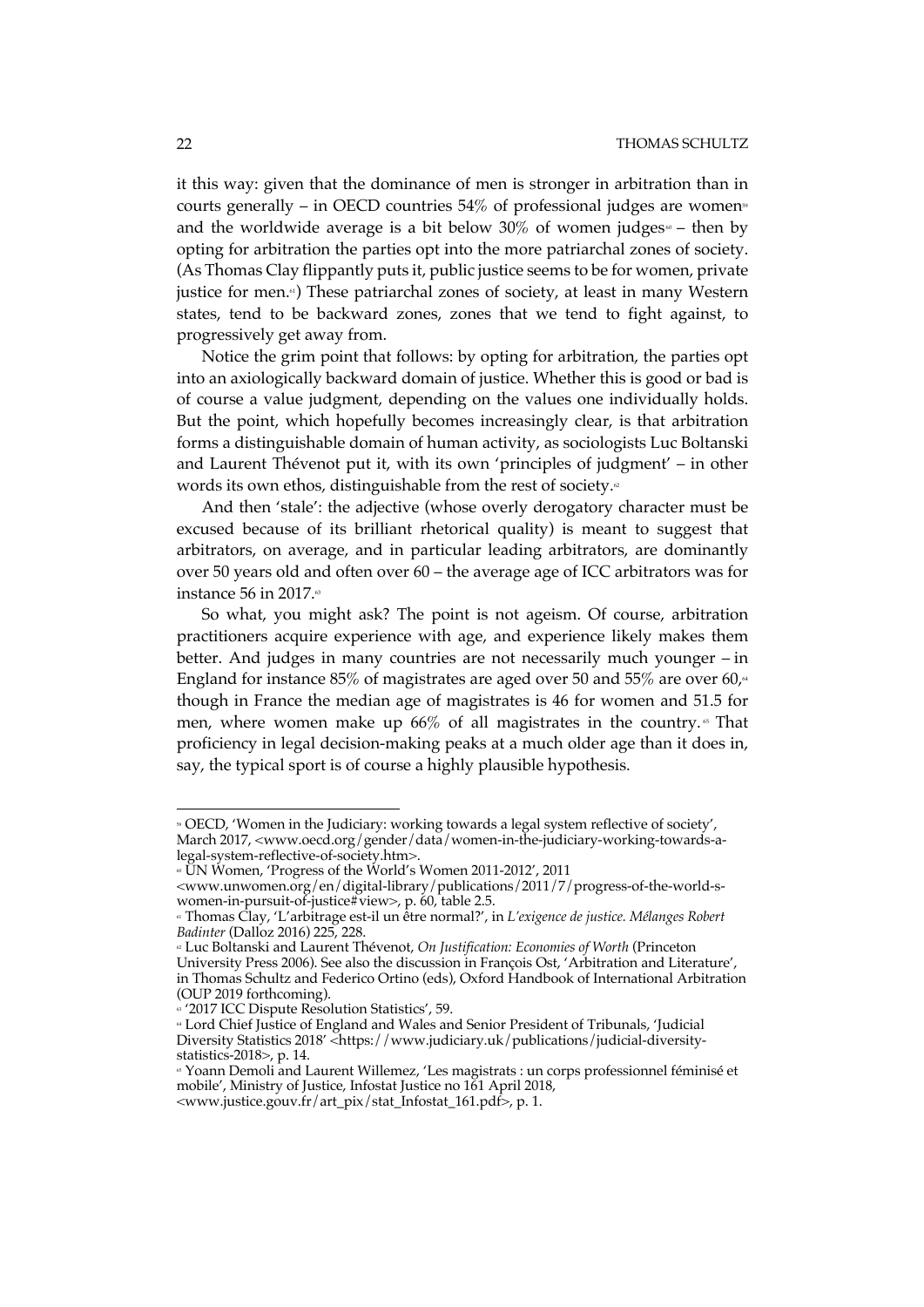#### THE ETHOS OF ARBITRATION 23

 $\overline{a}$ 

The point is simply that older people are on average more conservative. (Although it is unclear whether it is specifically the current generation of the 'old' that is more conservative than the current generation of the 'young, or whether people generally become more conservative with age – think of the saying: 'if you're not a socialist at 20, you have no heart; if you are not a conservative at 60, you have no brains'. Or as politics scholar James Tilley puts it, 'It is very difficult to tell whether it is getting older, or being born at a certain time, that causes people to have different political preferences.' $\omega$ ) At any rate, what's involved here is this: conservative, politically right-wing values are quite strong in the arbitration ethos be it only because of a question of age.

Let me brutally simplify this. The fact (if you'll allow the casual observations of an untrained sociologist of professions, untrained cultural anthropologist, untrained social psychologist to count as fact) is that the arbitration industry is a very conservative, macho community – more than masculine, it is really rather macho. And it is strongly enough so that even many of those who are not technically pale, male, or stale tend to behave as if they were; unsurprisingly: notions of habitual peer pressure come to mind.

Continuing at the same level of casual observation, combined with basic common-sense, it is rather obvious that there is a strong ideological attitude in arbitration that arbitration is good, legitimate. There's a clear pro-arbitration ideological stance in arbitration. This makes perfect sense. And recall what I said above: the ideological attitudes of decision-makers always play a role in decision-making. So, predictable as it is, this means that a number of arbitration concepts, or legal thresholds in arbitration, are interpreted in a pro-arbitration way.67

Such a positive self-referential attitude may seem commonplace ('we all believe in what we do!'). But it isn't necessarily so: probably many judges believe that it is not in fact a good thing that everything ends up in court. A likely common experience of anyone who's ever set foot in court is that judges are not necessarily happy for you to be there.

A further aspect of the overall arbitration ethos is what one might call a strongly corporate culture, likely fuelled by the heavy involvement of big commercial law firms in the field. The credo of this culture is perhaps best described by this excerpt of the famous speech by Gordon Gecko in the 1987 movie *Wall Street*:

'The new law of evolution in corporate America seems to be survival of the unfittest. Well, in my book you either do it right

<sup>66</sup> James Tilley, 'Hard Evidence: Do We Become More Conservative with Age?', *The Conversation*, 4 October 2015 <theconversation.com/hard-evidence-do-we-become-moreconservative-with-age-47910>; James Tilley and Geoffrey Evans, 'Ageing and Generational Effects on Vote Choice: Combining Cross-Sectional and Panel Data to Estimate APC Effects' 33 *Electoral Studies* 19 (2014).

<sup>&</sup>lt;sup>67</sup> See the discussion above on the size of the overall arbitration pie. For examples, see Schultz, 'Arbitral Decision-Making: Legal Realism and Law & Economics'.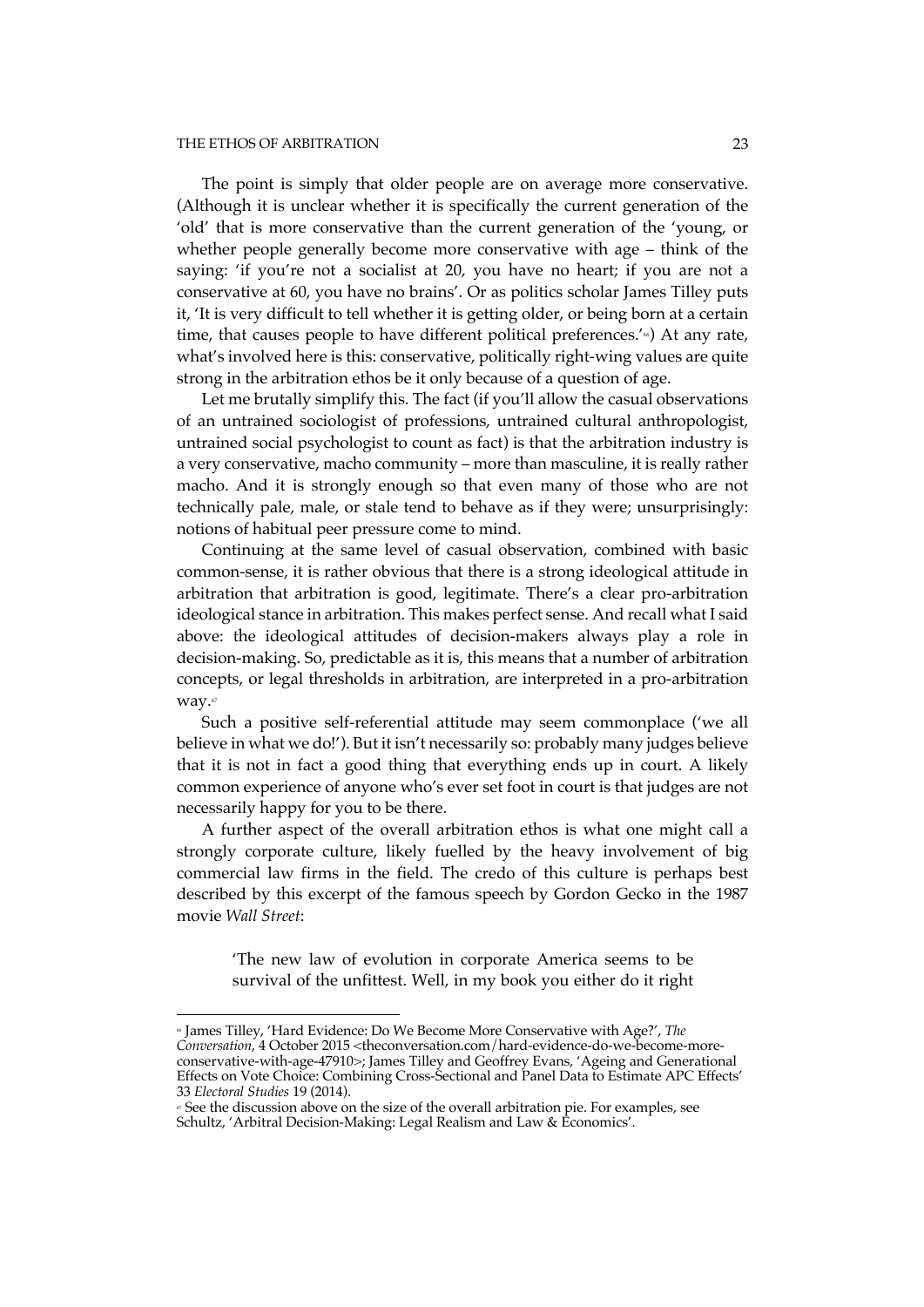or you get eliminated. In the last seven deals that I've been involved with, there were 2.5 million stockholders who have made a pretax profit of 12 billion dollars. Thank you. I am not a destroyer of companies. I am a liberator of them! The point is, ladies and gentleman, that greed, for lack of a better word, is good. Greed is right, greed works. Greed clarifies, cuts through, and captures the essence of the evolutionary spirit. Greed, in all of its forms; greed for life, for money, for love, knowledge has marked the upward surge of mankind. And greed, you mark my words, will not only save Teldar Paper, but that other malfunctioning corporation called the USA.'

Simply put, arbitration is on the political right. Its political ethos is one of right-wing laissez-faire politics, the sort where greed is good, where being poor is a failure and it's your fault and you are less meritorious.

Now why is that a problem, you might ask? It has always been like that, and there is nothing wrong in itself in being conservative – so what?

Well, the point is simply that as a consumer, as an employee, as a developing state, the dominant political attitude is against you. To illustrate the point by its mirror image, if you are, say, a large bank, would you be pleased to be judged by a system of justice dominated by an ethos of hardcore socialists?

What I've been describing so far isn't only a problem for some parties to arbitration (typically the sort of parties for which arbitration wasn't initially designed). It likely also is, and increasingly will be, a problem for arbitration itself. The problem is called groupthink. The problem is not that the values I've described abound in the arbitration ethos; the problem is that there aren't enough other values. The problem is that the arbitration community looks too much like the second group I've described on the first page of this chapter.

The idea of groupthink theory, drawn from social psychology, is that a group that is too homogeneous in its composition loses out in thinking quality. Heterogeneous groups think better collectively than homogeneous groups. A group whose members are too much alike produces, collectively, less good outputs, and is therefore less able to anticipate and react to problems and backlashes.

The idea, expressed in greater details, is that member homogeneity, combined with insulation of the group from outside and so-called provocative situational context (e.g. importance of high stress and low temporary self-esteem induced by a constantly stressful environment), creates an illusion of invulnerability, closed-mindedness, pressures towards uniformity, an illusion of unanimity, self-censorship, or more concretely incomplete survey of both objectives and alternatives, poor information search and selective bias in information processing. Put simply, following Irving Janis, 'a deterioration of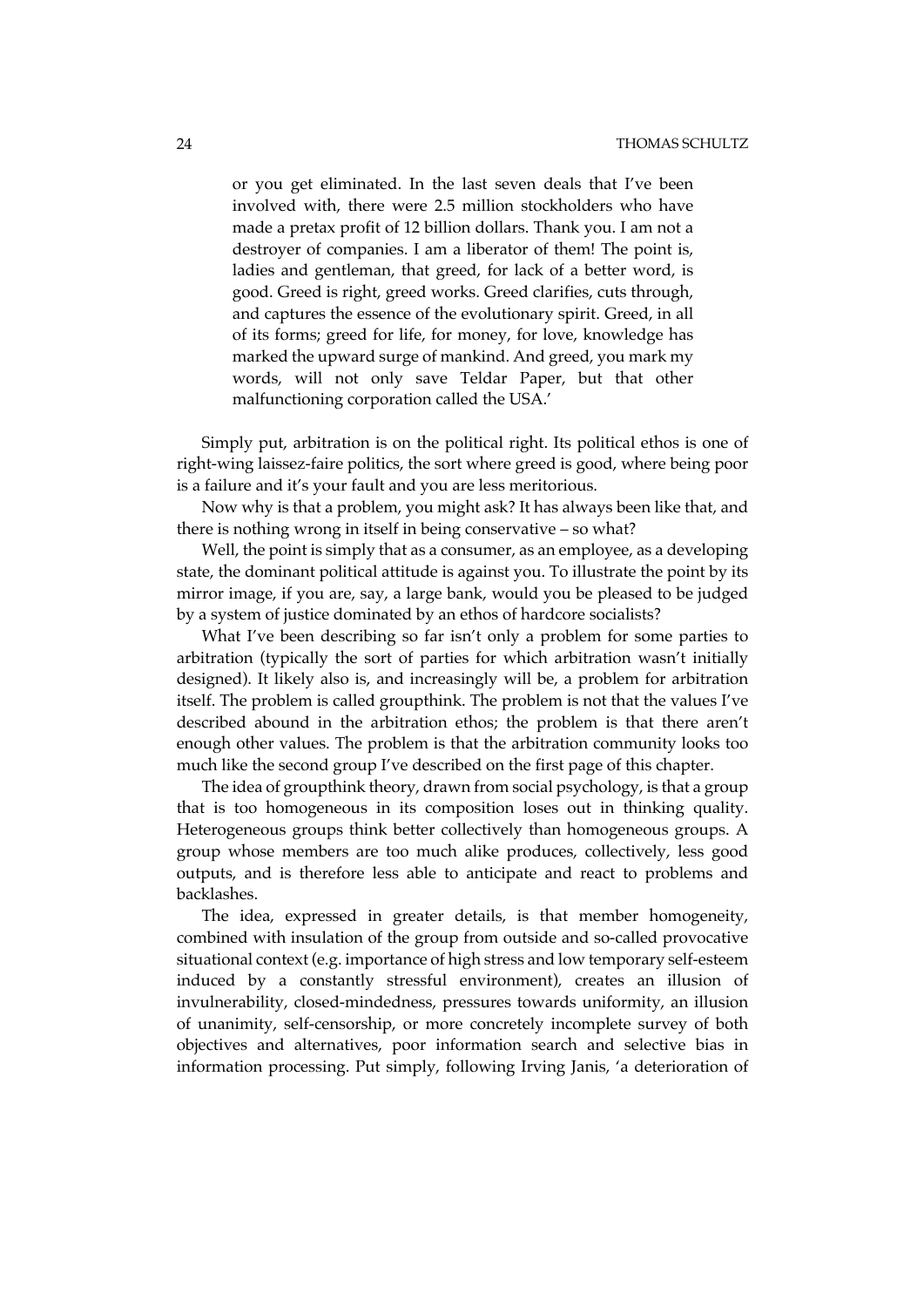#### THE ETHOS OF ARBITRATION 25

mental efficiency, reality testing, and moral judgment that results from in-group pressures'.<sup>68</sup> Put yet simpler, suboptimal collective intelligence. <sup>69</sup>

The point is plain, if you think of it: if we all think alike, we'll never challenge one another's ideas, and if we just cling on to established ideas, we still wouldn't have invented the wheel and the iPhone, penicillin and the light bulb, the computer and the world wide web. As Gicquello explains clearly, groupthink is 'a *pathology* affecting group decision-making'.70

And arbitration, as a community, probably is and certainly appears to be much more homogeneous than many if not most judicial communities.<sup>71</sup> In most countries, judges are reasonably different one from another, and certainly across countries. Arbitration conferences, by contrast, are marked by a great level of stereotypicality. As Clay puts it, 'the field is conservative and originality, even imaginativeness, are often considered a flaw'.<sup>22</sup>

What this means is that the arbitration community, as a community, probably doesn't think terribly well, certainly less well than what it would if there were more diversity, more women, younger people, people truly from non-Western cultures and who have not seriously been contaminated by Western cultures. This affects the arbitration community as a whole and thus the overall output of arbitration as a field, as a system of justice. It also affects individual arbitral tribunals if they are composed of more than a sole arbitrator, as Anne van Aaken and Tomer Broude argue: 'there is a problem with international arbitration: international arbitrators may be more prone to share the same mindset, since their diversity in terms of geography and gender is rather small, which in turn might lessen the de-biasing potential of group adjudication in comparison with courts'.<sup>33</sup>

(Several young female students from India, from Greece, and from other non-habitual countries for arbitration recently came to me and to friends crying over the fact that they feel foreign in this community, that they can't seem to enter it. My response was 'Their loss. Our loss. Much more than yours.' I meant it. But most of us probably still don't understand why. We may well need 'them' to survive, as an industry, as a community.)

 $\overline{a}$ <sup>68</sup> Irving L. Janis, *Victims of Groupthink* (Houghton Mifflin 1972), 9.

<sup>69</sup> Irving L. Janis and Leon Mann, *Decision Making: A Psychological Analysis of Conflict, Choice, and Commitment* (Free Press 1977). This was first applied to arbitration by Gicquello, 'The Reform of Investor-State Dispute Settlement: Bringing the Findings of Social Psychology into the Debate'.

<sup>70</sup> Gicquello, 'The Reform of Investor-State Dispute Settlement: Bringing the Findings of Social Psychology into the Debate'.

<sup>71</sup> For a similar argument, that arbitrators are part of a 'close-knit community', see Sergio Puig and Anton Strezhnev, 'Affiliation Bias in Arbitration: An Experimental Approach' 46 *The Journal of Legal Studies* 371 (2017), 371.

<sup>&</sup>lt;sup>22</sup> Clay, 'L'arbitre est-il un être normal?', 230.

<sup>73</sup> Aaken and Broude, 'Arbitration from a Law and Economics Perspective'.